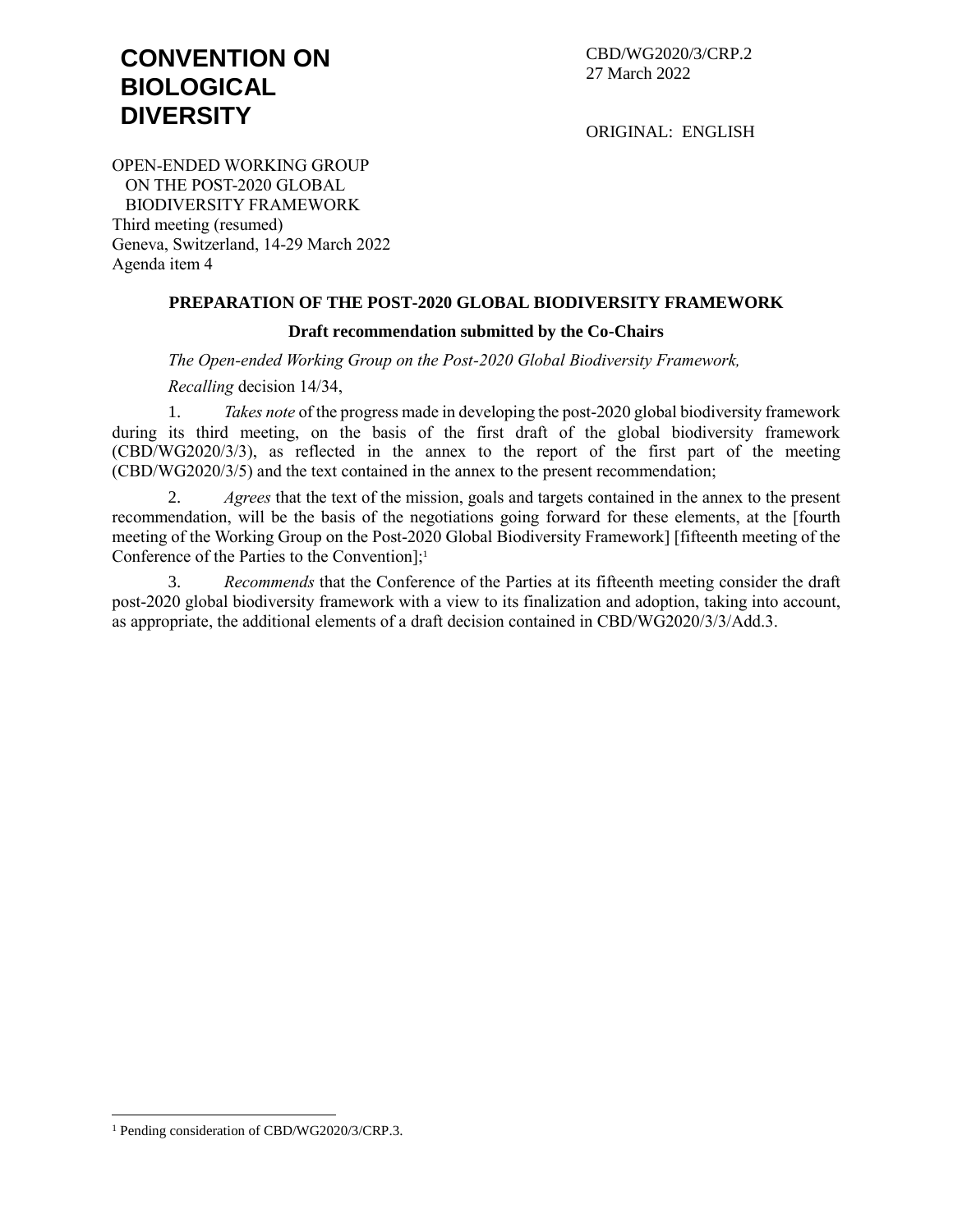#### *Annex*

# **OUTCOMES OF PART II OF THE THIRD MEETING OF THE WORKING GROUP**

# **Draft text of elements of the post-2020 global biodiversity framework**

1. This annex contains the outcomes of the work of the contact groups during part II of the third meeting of the Working Group on the mission, goals and targets of the post-2020 global biodiversity framework under agenda item 4.

2. The text for the mission, goals and targets 1, 4, 5, 6, 9, 10, 11, 12, 13, 14, 15, 16, 17, 18, 19.1, 19.2, reflects the results of discussions among delegates in the contact groups. Consideration of target 1 is still ongoing.

3. The text for targets 2, 3, 7, 8, 20, 21, as well as new target proposals, which is presented with a grey shade, was developed by the Co-Leads of the contact groups following a first round of discussions but was not further considered by the contact groups due to time constraints.

4. Appendix 1 contains a proposal from the Co-Chairs for a new section (B.*bis*) of the post-2020 global biodiversity framework, together with submissions from delegates on this new section received during the meeting. This text is also presented with grey shade to indicate it has not been further considered by contact group 1.

5. Appendix 2 contains the outcome of the discussions of a Friends of the Co-Leads Group on milestones under contact group 1.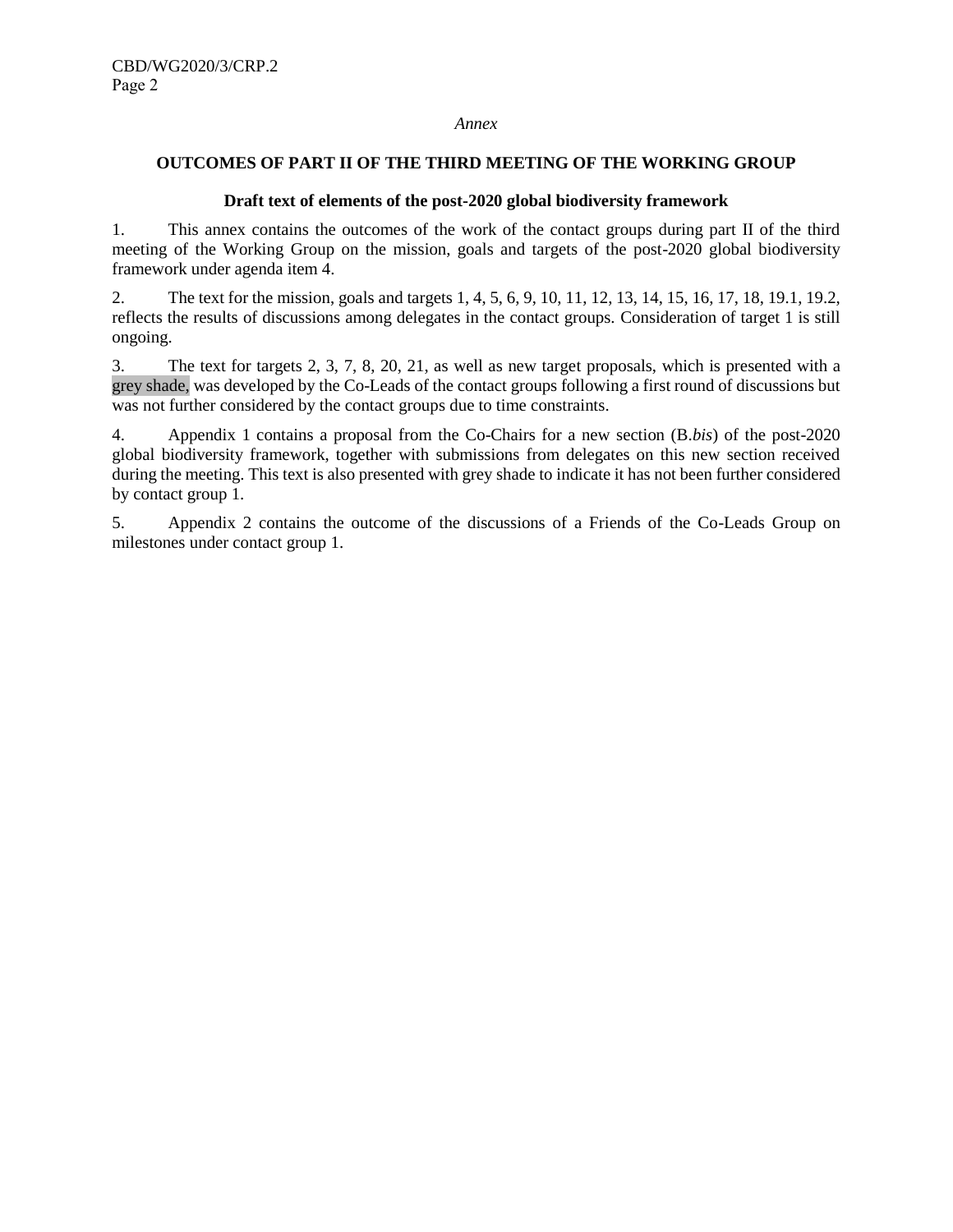#### **2030 MISSION\***

"To [take][catalyze the necessary means of implementation to support] urgent[, ambitious] [and transformative] action across society to [halt and reverse biodiversity loss and achieve a [biodiversity [net] gain for a nature-positive world][[net] gain for biodiversity][nature-positive world][[conserve and sustainably use biodiversity[, including restoration] and ensure the fair and equitable sharing of benefits from the use of genetics resources], [to put biodiversity on a path to recovery] [achieve a nature-positive world] by 2030] [contributing to the Sustainable Development Goals] [for the benefit of planet and people][, supporting sustainable development and addressing inequalities among and within societies] [by 2030]".

*Alt* 1. Zero [net] loss of nature from 2020, [net] positive by 2030, and full recovery by 2050 – for the benefit of all people and life on Earth.

*Alt* 2. By [2030][2050] halt and reverse the loss of biodiversity and put nature on a [fair and equitable] path to recovery for the benefit of [present and future generations][all people and the planet].

*Alt* 3. Act now to [conserve][protect], restore, use sustainably, and fund for [reversing biodiversity loss][achieving a [net] gain for biodiversity and] for the benefit for planet and people.

# **GOAL A**

The [[socio]-ecological [resilience]] integrity [, area] and connectivity of [all][both natural [and managed] terrestrial, freshwater, coastal and marine] ecosystems is [maintained or] enhanced [with no further loss of highly intact or threatened ecosystems], [preventing collapse of]] all ecosystems is maintained or enhanced, increasing[, ensuring] [increasing the area,] connectivity [and integrity of these ecosystems]] [and increasing] [by at least [5] per cent by 2030 [improve resilience in the most vulnerable ecosystems] and [15][20] per cent by 2050<sup>2</sup> ] [the area and[, the ecological integrity] of a full range of natural ecosystems] [the protection of threatened or restoration of depleted ecosystems.]

The [human-induced] extinction of all [known threatened] species [is [minimized][halted] [[overall] extinction risk is reduced for at least 20% of threatened taxa by 2030] [having by 2030 halted or reversed the increase in the extinction rate]. The [average] abundance and distribution of depleted populations of [wild [and domesticated][all]] [native] species is increased by at least 20 per cent by 2030 [maintained at or enhanced] to healthy and resilient levels] [, and their genetic diversity [and adaptive potential] is safeguarded, to [maintain][ensure] their adaptive potential]] [with[.]

[All genetically distinct populations and] [[[a] A]t least [90][95][X] per cent of] genetic diversity among and within [all] [known] [populations of] [wild and domesticated] species is [maintained][safeguarded, maintaining their adaptive potential].]

*Alt* 7. Biodiversity is conserved, maintaining and enhancing the [area,] connectivity [, restoration] and integrity of all [terrestrial, freshwater, coastal and marine] ecosystems [and reducing the risk of ecosystem collapse], halting [from now] [human induced] extinctions [and reducing extinction risk [[to zero by

l

<sup>\*</sup> During the deliberations on the timeframe of the post-2020 global biodiversity framework in contact group 1, delegates clearly indicated that 2030 was preferred over 2032 as the timeframe of the framework.

 $2$  Pending the need for consideration of numerical aspects for all the goals (A to D). Furthermore, there is no hierarchy among the goals. Numbers are indicative and have not been discussed.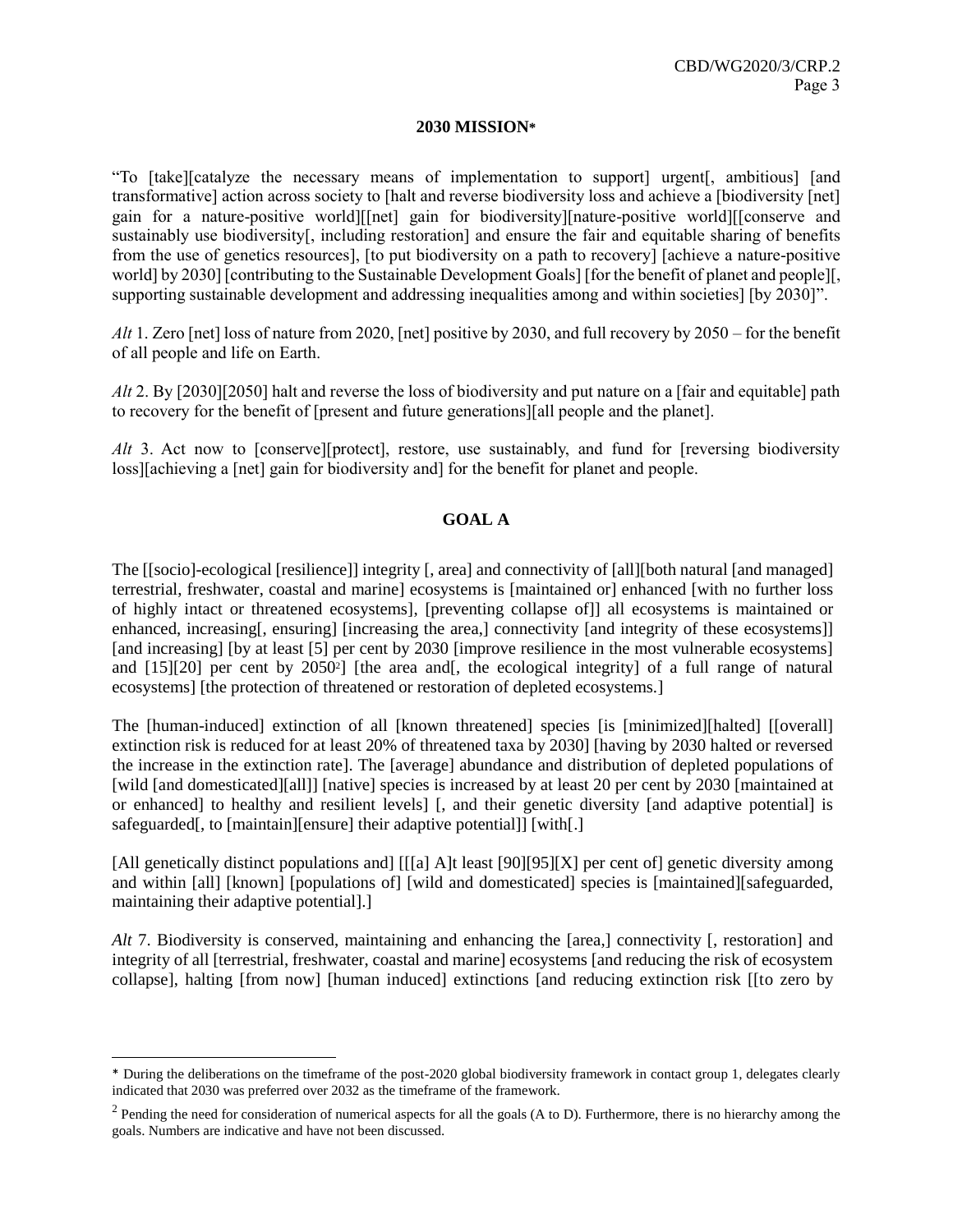l

2050]], supporting healthy and resilient populations of [native] species, maintaining genetic diversity of populations and their adaptive potential [*numerical values to be added*].

#### **GOAL B**

*Alt* 1. Nature's contributions to people [, including ecosystem services] are valued, enhanced and maintained through conservation, restoration and sustainable use supporting the global development agenda for the benefit of all [present and future generations] [and the right to a clean, healthy and sustainable environment].

*Alt* 2. Biodiversity is sustainably used and managed [ensuring the long-term integrity of ecosystems], and [nature's contributions to people][, including] ecosystem services are valued, maintained and enhanced, achieving sustainable development [with those ecosystem services currently in decline being restored by 2030] [[in an equitable manner] and achieving a reduction of ecological footprint [in an equitable manner] of [X%] by 2030 and of [Y%] [within planetary boundaries by 2050.<sup>3</sup> ]] [and [the fulfilment of all human rights including] the right to a clean, healthy and sustainable environment].

# **GOAL C**

*Alt* 1. The benefits arising from the sustainable use of biodiversity, including biological and genetic resources, [and its derivatives,] digital sequence information and associated traditional knowledge are shared fairly and equitably, [in particular with indigenous peoples and local communities] with a substantial increase in monetary and non-monetary benefits shared, thereby contributing to the conservation and sustainable use of biodiversity and alternative international ABS instruments.

*Alt* 2. Monetary and non-monetary benefits arising from the utilization of genetic resources [in any format] and/or traditional knowledge associated with genetic resources are [substantially increased and] shared fairly and equitably [, with an increase in open and appropriate access] [and contribute to] [for] the conservation and sustainable use of biodiversity in support of the SDGs.

*Alt* 3. The monetary and non-monetary benefits from the utilization of genetic resources [in any form] are shared fairly and equitably and substantially increased [thereby contributing to the conservation and sustainable use of biodiversity].

# **GOAL D**

[In accordance with Article 20 of the Convention] [Building on past investments,] [By 2050,] [Address] the [biodiversity finance] gap [between available financial resources [from all sources] and other means of implementation, and those necessary] to achieve the 2050 Vision and the goals and targets of the post-2020 global biodiversity framework [is closed], [prioritizing a significant increase in public resources, and through direct access modalities] [and by 2030,] resources from all sources have been significantly increased [including non-financial means of implementation [by \$X by 2030 and \$Y by 2050][by % of GDP and used efficiently and effectively], [financing harmful to biodiversity is] [reduced by \$X by 2030][and [eliminated] by 2050]]] and enhance capacity building and development, technical and scientific cooperation, and technology transfer, and [all financial resources][public and private financial flows] are aligned with [the 2050 Vision and the goals and targets of this framework [and effective

<sup>&</sup>lt;sup>3</sup> Pending the need for consideration of numerical aspects for all the goals (A to D). Furthermore, there is no hierarchy among the goals. Numbers are indicative and have not been discussed.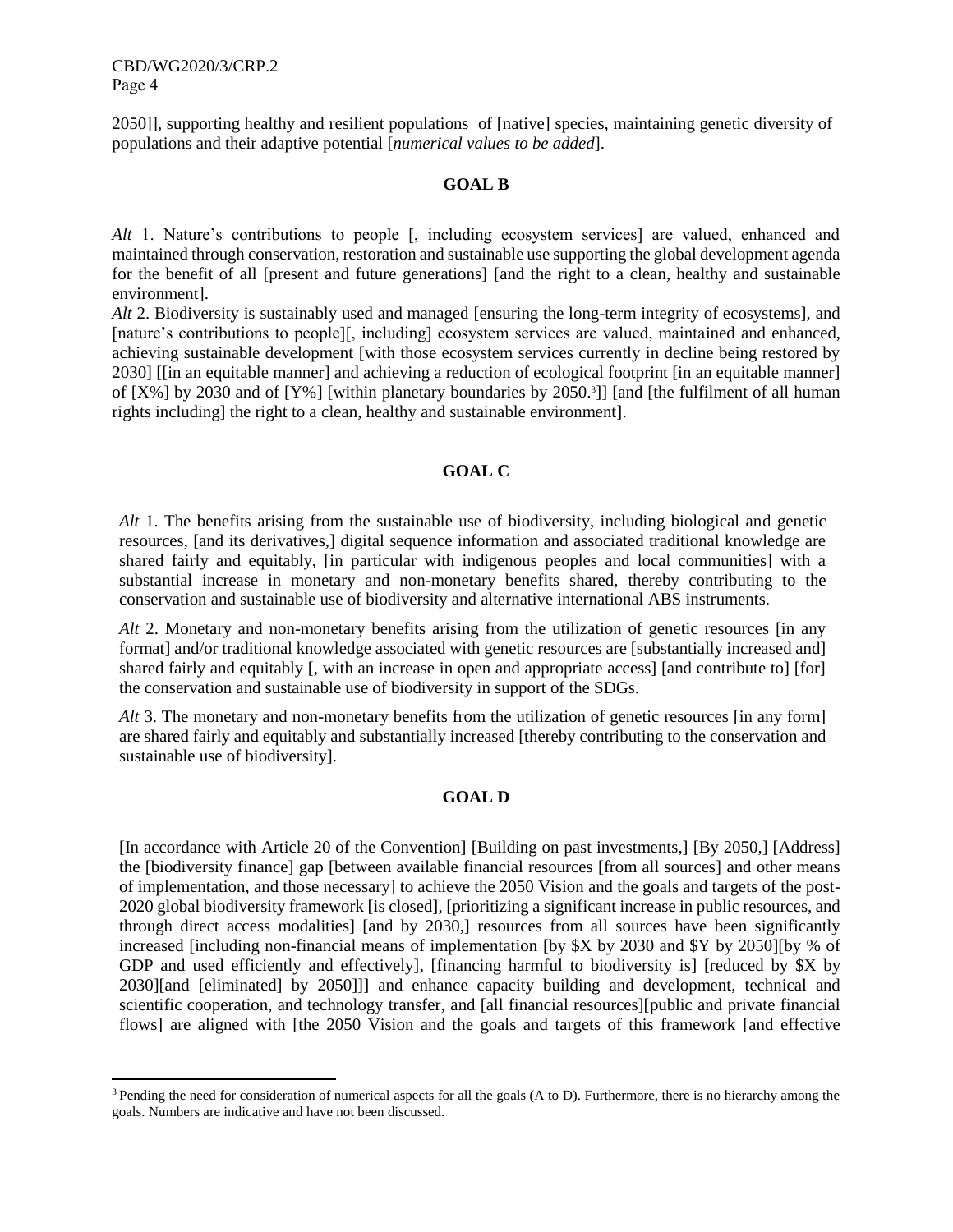mainstreaming of biodiversity across all policies and sectors [across all national levels] is achieved]][biodiversity objectives][CBD objectives].4

*Alt* 1. [Building on past investments,] National and international public and private financial flows are aligned with the [post-2020 global biodiversity framework and the] Vision of Living in Harmony with Nature, [and in ways consistent with nature-positive, carbon neutral, and pollution-free development pathways] harmful flows have been [[identified,][reformed or [eliminated]] removed][reduced], resources from all sources [, including non-financial means of implementation] have been increased, and efficiently deployed, biodiversity values have been mainstreamed [across all policies and sectors] [enhance the capacity building and development, technical and scientific cooperation, and technological transfer], and the necessary enabling policies, transparency requirements, and other means of implementation have been secured.

*Alt* 2. [Building on past investments,]The gap between available financial resources [from all sources] and other means of implementation necessary to achieve the [2050 Vision[and the targets of the post-2020 global biodiversity framework]][post-2020 global biodiversity framework] is [closed][, in an efficient and effective way][national and international public and private financial flows are aligned with the 2050 Vision][and in ways consistent with nature-positive, carbon neutral, and pollution-free development pathways][[addressed] [, including by [significantly and progressively] increasing financial resources, capacity building, [technical assistance] and technology transfer [and the effective mainstreaming of biodiversity across all policies, sectors and national levels] provided for implementation in developing countries]].

*Alt* 3. Adequate [means of implementation and] resources [*numerical values to be added*] to fully implement the GBF are secured [from all sources] and are accessible to all Parties [in accordance with Article 20 of the Convention] [with public and private financial flows aligned with the 2050 Vision][and in ways consistent with nature-positive, carbon neutral, and pollution-free development pathways].

*Alt* 4. The 2050 Vision of Living in Harmony with Nature is achieved with the support of the [global biodiversity fund], [significantly and progressively] increasing multilateral financial resources, capacity-building and technology transfer provided for developing country Parties.

# **TARGET 1**

[Ensure that [all]/[at least X per cent] [[terrestrial, [inland water,] freshwater, marine and coastal]/[land and sea] areas]/[ecosystems] globally are under [effective management processes, including] integrated biodiversity[-driven and]-inclusive spatial planning, addressing land- and sea-use change, [and that unavoidable impacts from infrastructure is minimized] retaining [existing] [intact [ecosystems and]/[and wilderness areas][, including] [areas of high biodiversity value] [and the places most important for delivering ecosystem services/nature's contributions to people]], [sustaining ecosystem services, avoiding fragmentation, and reducing pressures on vulnerable ecosystems]/[and taking into account [and respecting] [, in the context of sustainable development and poverty eradication,] the customary rights of Indigenous Peoples and local communities.]]

*Alt*.1 [Address land- and sea-use change, retaining critical and vulnerable ecosystems and intact and wilderness areas, minimizing loss of other natural and semi-natural ecosystems, as well as territories governed or managed by indigenous peoples and ensure that all land and marine areas globally are under integrated biodiversity-inclusive spatial planning, while safeguarding the interests and rights of IPLCs in accordance with UNDRIP and international human rights law.]

l

<sup>4</sup> Pending the need for consideration of numerical aspects for all the goals (A to D). Furthermore, there is no hierarchy among the goals. Numbers are indicative and have not been discussed.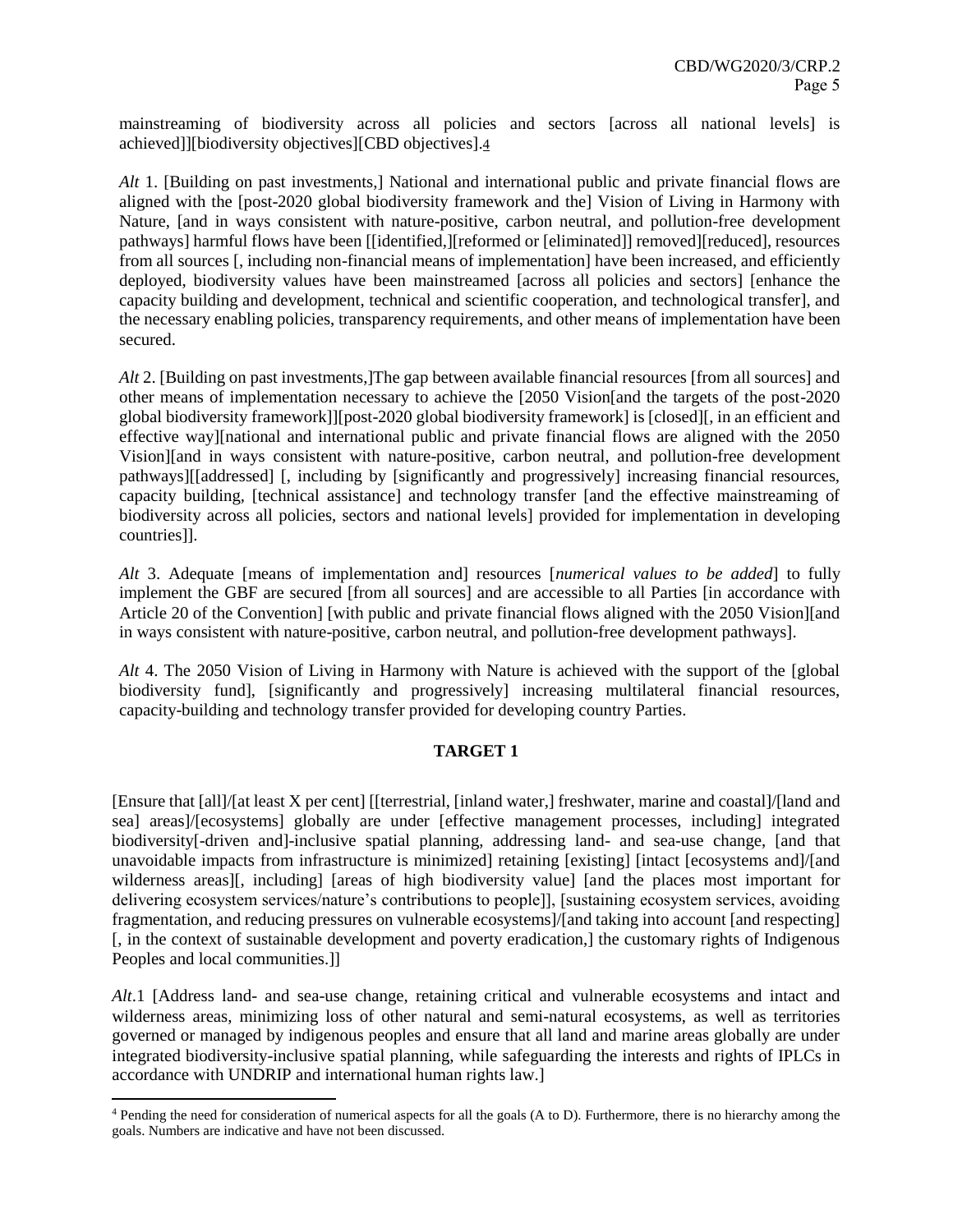#### **TARGET 2**

Ensure that [at least 20 per cent of] [at least 1 billion hectares of] degraded freshwater, coastal, marine and terrestrial ecosystems are under restoration, ensuring connectivity among them and focusing on priority ecosystems.

#### **TARGET 3**

Ensure that at least [30 per cent] globally of [terrestrial, freshwater and marine areas] [land areas and of sea areas], especially areas of particular importance for biodiversity and its contributions to people, are conserved through effectively managed and equitably governed, ecologically representative and wellconnected systems of protected areas and other effective area-based conservation measures, and integrated into the wider landscapes and seascapes, giving effect to the rights of Indigenous Peoples and local communities.

# **TARGET 4**

[Ensure active][Undertake urgent] [and sustainable] management actions [on a scale sufficient] [to] [enable] [achieve] the recovery and conservation of [threatened] species[, and the population abundance of native species and maintain the genetic diversity of all species][in particular threatened species], and the genetic diversity of [[native] wild and domesticated] [cultivated] [all] [native] [and domesticated] species [populations], [to maintain their adaptive potential] including through in situ [conservation, supported by] [and] ex situ conservation [and restoration of genetically depleted populations] [[reducing] [preventing] [the risk of] human induced extinctions of known threatened species by X per cent][reducing human induced species extinctions risk][, and effectively manage human-wildlife interactions [to avoid or reduce human-wildlife conflict][, by preventing activities that damage ecosystems and habitats and ensuring the customary rights of, and access and use by, indigenous peoples and local communities]. [to enhance humanwildlife co-existence.] [to the benefit of both humans and wildlife] [minimizing harm to native wildlife from human-wildlife interactions]

*Alt*.1 [Extinctions of known threatened species prevented, the average population abundance of depleted species increased by X per cent and the risk of human-driven species extinctions reduced by X per cent, safeguarding genetic diversity.]

#### **TARGET 5**

[Prevent overexploitation by ensuring]/[Ensure] that [any]/[the] [harvesting]/[exploitation], [[captive] breeding]/[farming], trade and use of terrestrial, [and aquatic]/[[freshwater]/[inland water] and marine and coastal], wild [animal and plant] species[, including eggs, frys, parts and derivates], is sustainable [and legal] [and safe for target and non-target species] [effectively regulated] [and traceable], [minimizing impacts on non-target species and ecosystems] [without adverse effects on the populations of species], [and safe for [[human], [animal and plant]] health]/[and poses no risks of pathogen spillover to humans, wildlife or other animals] [and for all living beings on mother Earth]], [and prevent and eliminate biopiracy and other forms of illegal access to and transfer of genetic resources and associated traditional knowledge],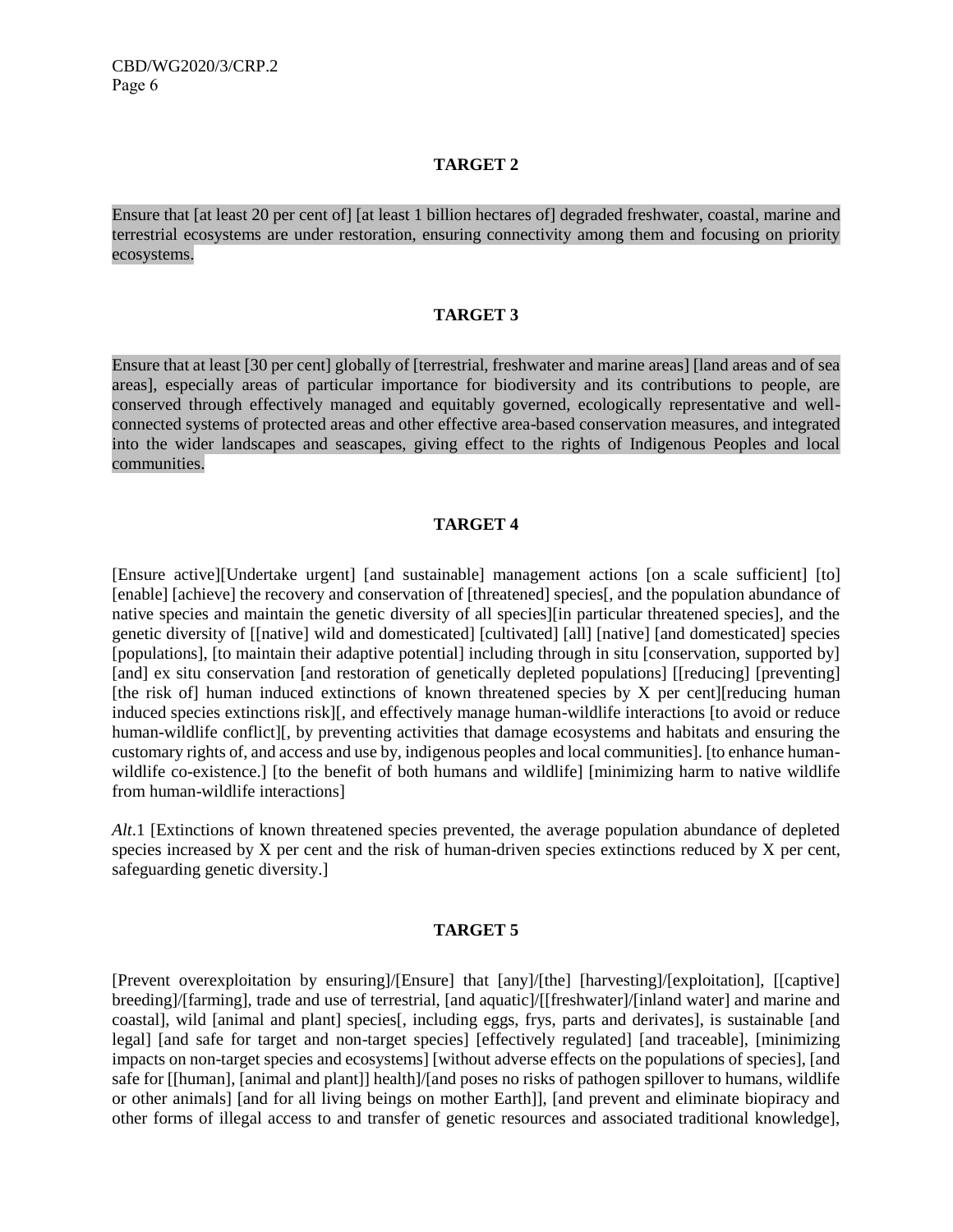while [respecting]/[protecting] customary [rights and] sustainable use [of IPLCs] [and preventing pathogen spillover], [applies [ecosystem-based approaches]/[the ecosystem approach] to management] [and creating the conditions for the use and provision of benefits for IPLCs] [and take urgent action to address both demand and supply of illegal wildlife products].

*Alt*.1 [Eliminate all harvesting, trade and use of wild terrestrial freshwater and marine species that is illegal, unsustainable or unsafe, while safeguarding the customary sustainable use by IPLCs.]

# **TARGET 6**

[[Ensure that the]/[Identify[, prioritize] and manage]/[Address the drivers and, where possible, manage all] [the] pathways for the introduction of [invasive] alien species [are identified and managed], preventing, [or]/[and] [significantly] reducing their [the [[rate of] [introduction [by at least 50 per cent] and] establishment [by at least 50 per cent], and [detect and] [eradicate]/[effectively manage] or control [priority] invasive alien species to eliminate[, minimize] or [reduce]/[mitigate] their [coverage and] impacts[, supporting innovation and the use of new tools] [by at least by 75 per cent], [focusing on [those that pose significant risk for threated species or ecosystem services]/[nationally identified priority [invasive] alien species<sup>[, in particular those with a higher invasive potential,] and priority [sites<sup>[, such as islands]</sup> [for</sup> biodiversity]]/[ecosystems]]].

*Alt*.1 [Eliminate or reduce the impacts caused by invasive alien species on native biodiversity, by managing pathways for the introduction of alien species, preventing the introduction and establishment of all priority invasive species, reducing the rate of introduction of other known or potential invasive species by at least 50 per cent and eradicating or controlling invasive alien species]

# **TARGET 7**

Reduce pollution from all sources to levels that are not harmful to biodiversity and ecosystem functions and human health, including by [significantly] reducing nutrients lost to the environment [by at least half], and chemicals, in particular pesticides, harmful to biodiversity [by at least two thirds] and eliminating the discharge of plastic waste.

#### **TARGET 8**

Minimize the impact of climate change on biodiversity, contribute to mitigation, adaptation and resilience including through [nature-based solutions] and [ecosystem-based approaches], and ensure that all mitigation and adaptation efforts avoid negative impacts on biodiversity.

# **TARGET 9**

[[Ensure all management and uses] [Significantly increase the contribution of sustainable bioeconomy including through the use] of wild [terrestrial, freshwater and marine] species are sustainable, [Ensure benefits such as food security, water, livelihoods, for those most dependent on biodiversity through sustainable management and use of wider landscapes and seascapes], thereby providing social, economic and environmental benefits for all people, especially those in vulnerable situations, while safeguarding customary sustainable use by indigenous peoples and local communities.]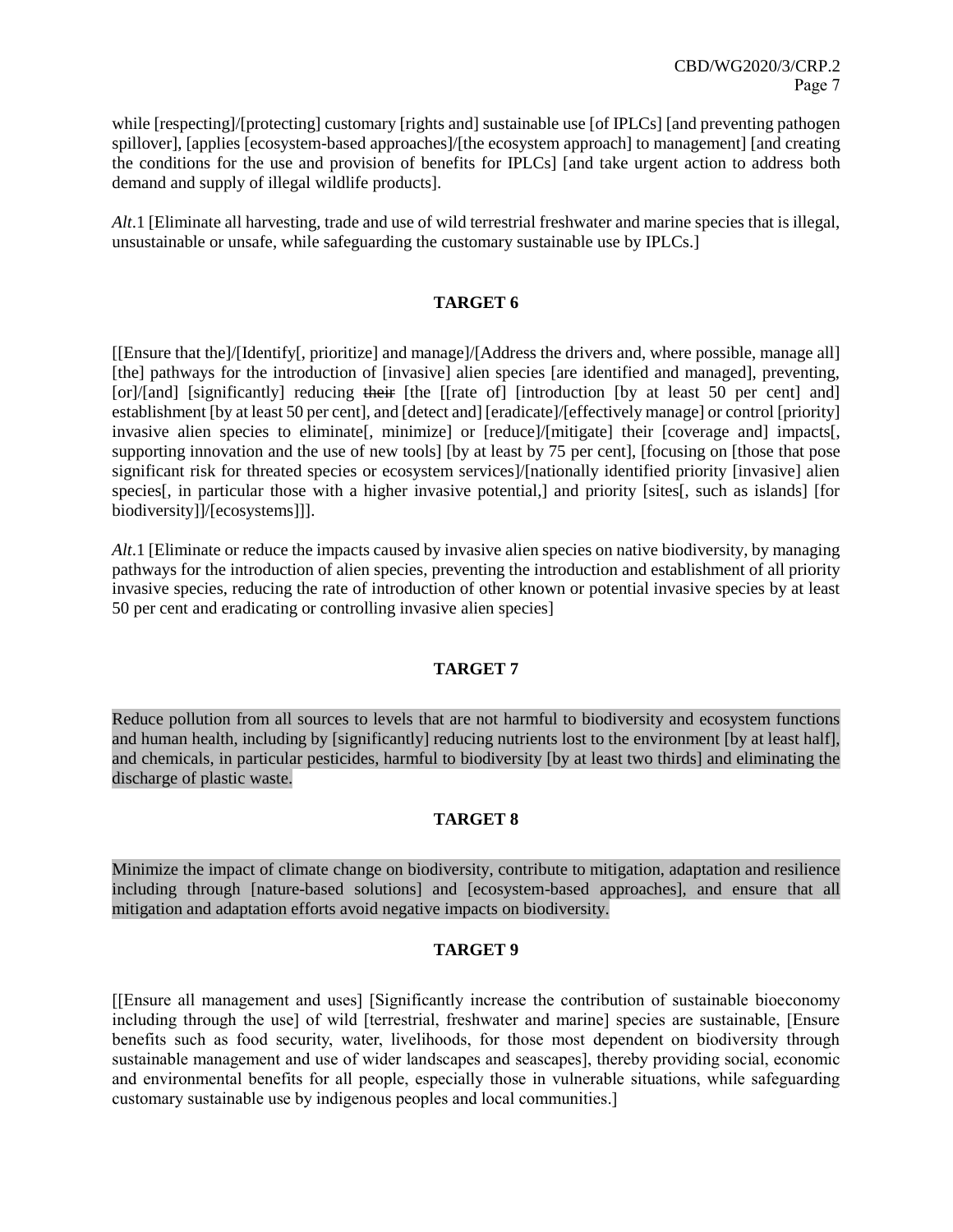l

#### **TARGET 10<sup>5</sup>**

[Ensure that [all] areas under agriculture, aquaculture, [fisheries], forestry [and other productive uses] are managed sustainably, in particular through the sustainable use of biodiversity; contributing to [the long term] [efficiency, productivity] and resilience of these systems, conserving and restoring biodiversity and maintaining [its ecosystem services] [nature's contribution to people, including ecosystem services]].

#### **TARGET 11**

[Restore, maintain and enhance ecosystem functions and services [nature's contributions to people, including ecosystem functions and services,] such as regulation of air and water, soil health, [pollination], [climate], as well as protection from natural hazards and disasters through [nature-based solutions $6$  and ecosystem-based approaches<sup>2</sup>], [rights-based approaches and mother earth centered actions] [through payment for environmental services] for the benefit of all peoples and nature.]

# **TARGET 12**

[Significantly increase the area and quality of, access to, and benefits from green and blue spaces [and infrastructure] in urban and densely populated areas [and ensure connectivity by mainstreaming the conservation and sustainable use of biodiversity][and ensure biodiversity inclusive urban planning], enhancing native biodiversity, ecological connectivity [and integrity], [connection to nature] and improving human health and wellbeing [while safeguarding livelihoods of rural communities] and contributing to inclusive and sustainable urbanization and the provision of ecosystem functions and services.]

# **TARGET 13**

[Adopt and implement effective legal, policy, administrative and capacity-building measures at the [global], regional, [subregional], national, and local levels to [facilitate environmentally sound uses by other contracting Parties] [support the development and appropriate] [facilitate the appropriate] access to genetic [and biological] resources [and derivatives] and traditional knowledge associated with genetic resources [including free and prior informed consent], [prior and informed consent, free prior and informed consent or approval and involvement] to ensure the fair and equitable sharing of benefits that arise from the utilization of all of the above [including DSI] [in any form] in accordance with [international access and benefit sharing instruments [obligations]] [the obligations under the Nagoya Protocol, the Convention on Biological Diversity and other relevant access and benefit sharing multilateral agreements and instruments] [while encouraging all Parties to ratify the Nagoya Protocol and other relevant international access and benefit-sharing agreements].]

<sup>&</sup>lt;sup>5</sup> This proposal was prepared by a small informal group of Parties. The contact group accepted this alternative text as basis for further deliberations on Target 10 and requested that the co-leads in their report recognise that there are still some elements Parties would like to include that were not addressed, including how to make the target more measurable.

<sup>&</sup>lt;sup>6</sup> Nature-based solutions refers to "actions to protect, conserve, restore, sustainably use and manage natural or modified terrestrial, freshwater, coastal and marine ecosystems, which address social, economic and environmental challenges effectively and adaptively, while simultaneously providing human well-being, ecosystem services and resilience and biodiversity benefits" (UNEP/EA5/L9/REV.1).

 $7$  The ecosystem approach is a strategy for the integrated management of land, water and living resources that promotes conservation and sustainable use in an equitable way (decision V/6).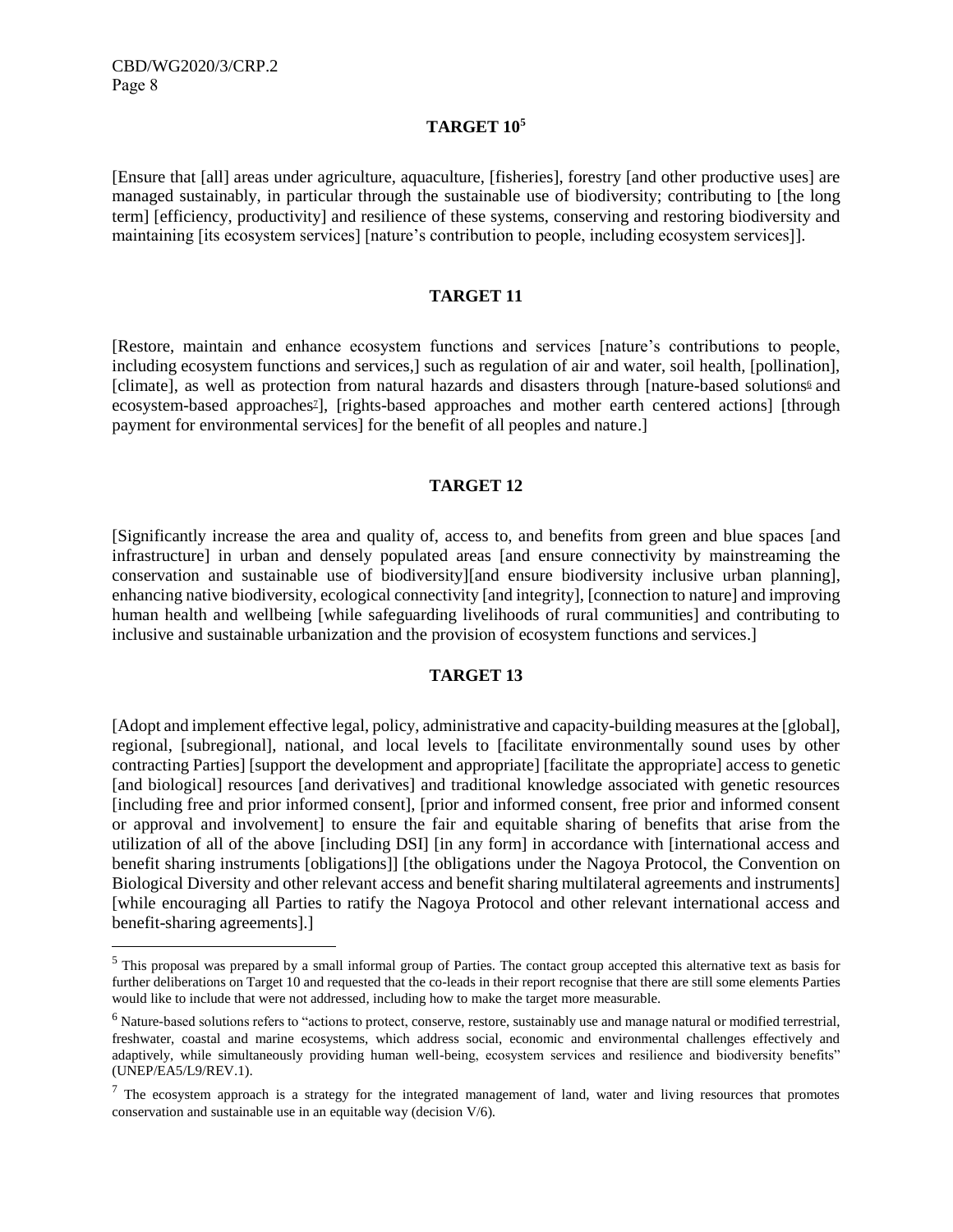[13*bis*8. Facilitate the fair and equitable sharing of benefits arising from the utilization of genetic resources by increasing capacity development, technical and scientific cooperation, and technology transfer, [on mutually agreed terms] to develop and implement access and benefit measures/mechanisms at the national [and local] level].

[13*bis.alt* Substantially increase the fair and equitable sharing of benefits arising out of the utilization of genetic resources in any form, and as relevant, of associated traditional knowledge, ensuring that resources from benefit-sharing reach, by 2030, an amount equal to at least X per cent of the total amount of international public biodiversity finance for developing countries, contributing to the conservation and sustainable use of biodiversity]

# [13*ter*. By 2023 establish a Global Multilateral Benefit-Sharing Mechanism that is fully operational by 2025.]

# **TARGET 14**

[Ensure the full integration of] [Fully integrate] biodiversity and its [multiple] values into policies, regulations, planning and development processes, poverty reduction strategies, [accounts,] and environmental impact assessments, across all levels of government and [across all] sectors of the economy, [progressively] aligning all public and private activities, [fiscal ]and financial flows with the goals and targets of this framework [and the Sustainable Development Goals].

- sectoral mainstreaming
- biodiversity objectives
- multiple biodiversity values and commitments in accordance with the different approaches, visions, models and tools available to each country, in accordance with national circumstances and priorities, to achieve sustainable development
- budgeting

l

- $\bullet$  list of sectors + deep sea mining
- changing order of the target
- to support sustainable development
- recognize biodiversity as a strategic asset for the economy
- strategic environmental assessments
- investment and public procurement

# **TARGET 15**

[[Increase significantly the number or percentage of] [Take legal, administrative and policy measures to] [Ensure through mandatory requirements that [all]] businesses and financial institutions [, especially [large and economically significant businesses] [those with significant impacts on biodiversity,]] [assess, monitor, [disclose]][regular evaluations] and [transparently report] [and accept responsibility for their] on their dependencies and impacts on biodiversity, human rights [and the rights of mother earth] [across operations, value chains and portfolios,] reduce [and manage] negative impacts [by at least half], [ensuring ABS compliance and reporting,] and increase positive impacts[, ensuring legal responsibility and accountability,

<sup>8</sup> The contact group did not have time to discuss the 13*bis* proposed by the co-leads in their non-paper, however, some proposals including some textual additions were made to the 13*bis* while a 13*bis.alt* and 13.*ter* were collected but not discussed. These proposals have been included here for reference.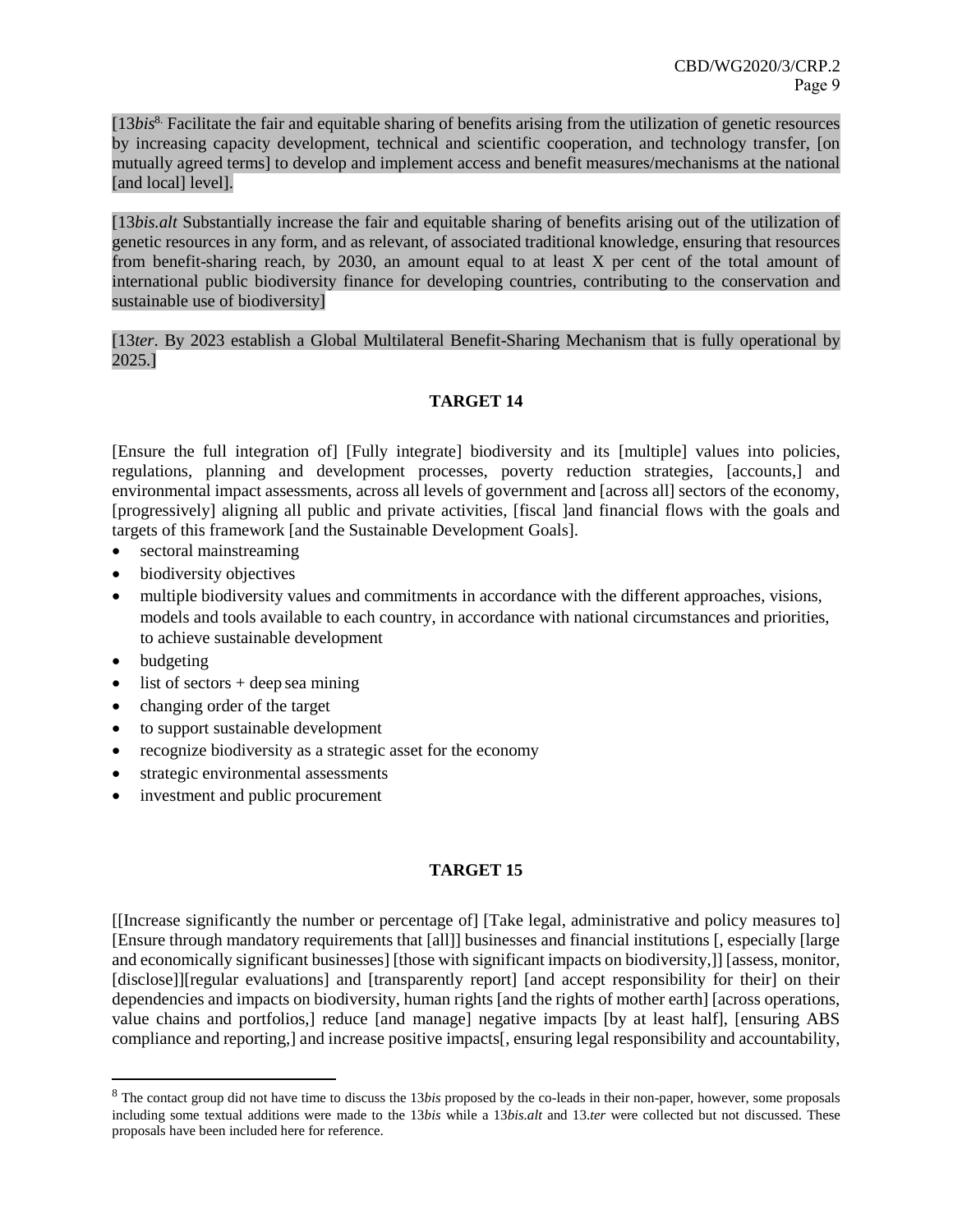through regulation of their activities, imposing penalties for infractions, ensuring liability and redress for damage and addressing conflicts of interest] reducing biodiversity-related risks to businesses and financial institutions and supporting the circular economy, [moving towards [sustainable patterns of production and extraction] the full sustainability] [of extraction and production practices], sourcing, supply chains, use and [disposal], [providing information needed to consumers to enable public to make responsible consumption choices that are biodiversity positive] [following a rights-based approach] consistent and in harmony with the Convention and other relevant international obligations, together with Government regulation.] *Alt*: [Encourage business and financial institutions to adopt [sustainable practices resulting on benefits to biodiversity] [biodiversity positive practice] and report on their dependencies and impacts on biodiversity.]

# **TARGET 16**

Ensure that [all consumers] [people] are encouraged and enabled to make [sustainable][and] [responsible] [consumption] choices [including] by [establishing supportive policy, legislative or regulatory frameworks], improving [environmental] education, and access to relevant [accurate and verified] information and alternatives, [and promote sustainable consumption of products and services] [in accordance with fairness and equity,] [taking into account [historical patterns of production and consumption, and] cultural [, economic and social] [preferences] [to halve the global footprint of diets, aligning human and planetary health, halve per capita global food waste, substantially reduce waste generation and reduce the net global consumption of all materials by 40 per cent while making consumption patterns more equitable] [and socio economic conditions][context]],[to move towards more sustainable patterns of consumption], to [and progressively] reduce [by at least half] [the] [food] waste [including food waste] [and significantly reduce all waste], and where relevant, [eliminate of the overconsumption of natural resources] [overconsumption of food] [and other materials][and products][, in order for all peoples to live well in harmony with mother earth] [to halve global per capita food waste and substantially reduce waste generation].

#### **TARGET 17**

Establish, strengthen capacity for, and implement [science-based] [environmental risk assessment] measures in all countries [based on the precautionary approach] to [prevent,] manage [or control] potential [adverse] impacts of [living modified organisms [resulting from]] [biotechnology] [including synthetic biology and other new genetic techniques] on biodiversity [and] ,[taking also into account the risks to] human health [following risk assessment procedures], [taking also into account socio economic considerations] [reducing] [avoiding or minimizing] [the risk of these impacts] [through implementing of horizon scanning, monitoring and assessment, ensuring liability and redress from damage], [while recognizing [and encouraging] the potential benefits of [the application of modern] biotechnology towards achieving the objectives of the Convention [and for meeting the food, health and other needs of the growing world population]].

#### **TARGET 18**

[Identify,] [redirect, repurpose to nature-positive activities, domestically and internationally,] [Eliminate,] [substantially] phase out or reform incentives harmful for biodiversity, [including all harmful subsidies] [in a just, effective and equitable way,] [in a manner consistent with WTO rules,] [taking into account national socio-economic conditions,] [while substantially and progressively] reducing them [by at least US\$ 500 billion per year], including all of the most harmful subsidies, [and ensure that financial savings are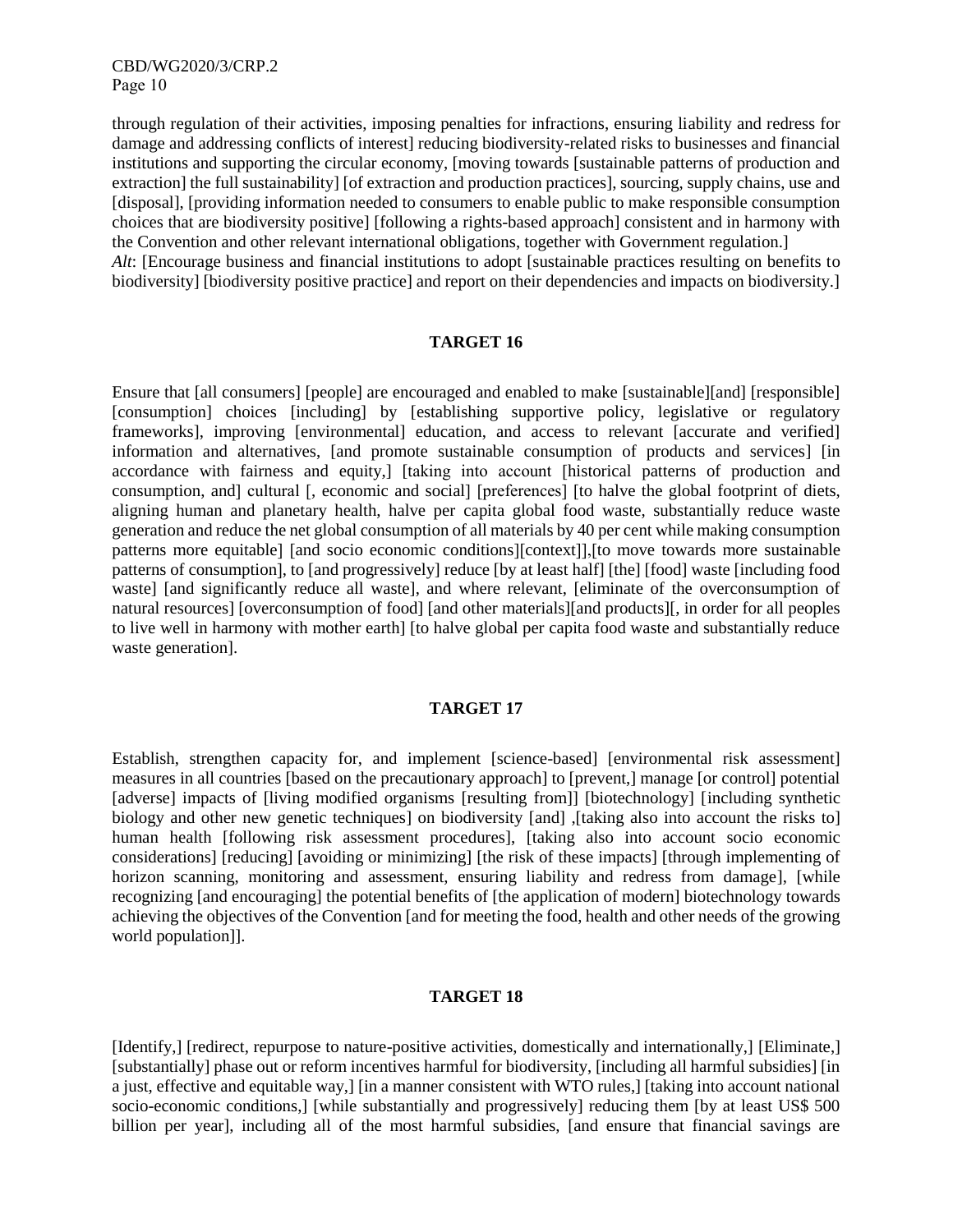channeled to support biodiversity prioritizing the stewardship of IPLCs, smallholder producers, and women]] and ensure that positive incentives[, including public and private economic and regulatory incentives,] are scaled up, consistent and in harmony with the Convention and other relevant international obligations.

*Alt* 1

[Identify by 2025 and] [eliminate,] phase out [or reform] [all direct and indirect][subsidies] [incentives] harmful for biodiversity, [taking into account national socio-economic conditions,] [in a [proportionate,] just, effective and equitable way, [in a manner consistent with WTO rules,] [while substantially and progressively] reducing them [at an absolute minimum] [annual spend] [by at least US\$ 500 billion per year,] [starting with the most harmful subsidies,]] [in particular fisheries and agricultural subsidies] [and[, as appropriate,] redirect and repurpose to nature-positive activities[, domestically and internationally,]] and ensure that [all] [positive] incentives [, including public and private economic and regulatory incentives,] are [either positive or neutral for biodiversity, including payments for environmental services] [scaled up][, consistent and in harmony with the Convention and other relevant international obligations].

# *Alt* 2

[Identify] and eliminate[, redirect or repurpose to nature-positive activities,] incentives harmful for biodiversity including all harmful subsidies and ensure that positive incentives are scaled up[, consistent and in harmony with the Convention and other relevant international obligations].

# **TARGET 19.1**

[[In accordance with Article 20 of the Convention,] [Progressively] Increase [annual] financial resources [from all [public and private] sources] [by] [reaching] [at least] [US\$ 200 billion per year] [by X% global GDP, in accordance with the OECD Outlook to 2030,] [by 1% GDP] by 2030,] including new, additional, innovative and effective[, timely and easily accessible] financial resources by (a) [progressively] increasing [new and additional] international [public financial resources from [developed countries][countries with capacity to do so]] [financial flows] to developing countries [in need of support to deliver on their NBSAPs in light of their capacities] [and IPLCs] [through direct access modalities] [reaching] [by] at least [US\$ 10 billion per year [at an increasing percentage]] by 2030 [in form of international grants [to developing countries]], [acknowledging common but differentiated responsibilities,] (b) leveraging private finance, (c) [progressively] [increasing] [doubling] domestic resource mobilization [including through addressing sovereign debt in just and equitable ways] [by 1% GDP] [by 2030][, and [(d) establishing a new international financing instrument,] [(e) building on climate financing] while enhancing the effectiveness[, efficiency and transparency] of resource use and [developing and implementing] [taking into account] national biodiversity finance plans or [similar instruments] [the instrument developed to measure the dimension of the local biodiversity financial gap] [and/or the cost of implementation of NBSAPs].]

# *Alt* 1

[In accordance with Article 20, developed country Parties shall provide X USD bn [per year] in new and additional financial resources to developing country Parties to meet the agreed full incremental costs of implementation of the post-2020 GBF, [including through increased funding for the Global Biodiversity Fund,] avoiding double counting, enhancing transparency and predictability, and stimulating payments for environmental services.]

# *Alt* 2

[Increase financial resources for biodiversity from all sources, including domestic, international, public and private sources, aligning them with the post-2020 global biodiversity framework. Enhance the effectiveness, efficiency and transparency of such resources use[, through the use of national biodiversity finance plans or similar instruments].]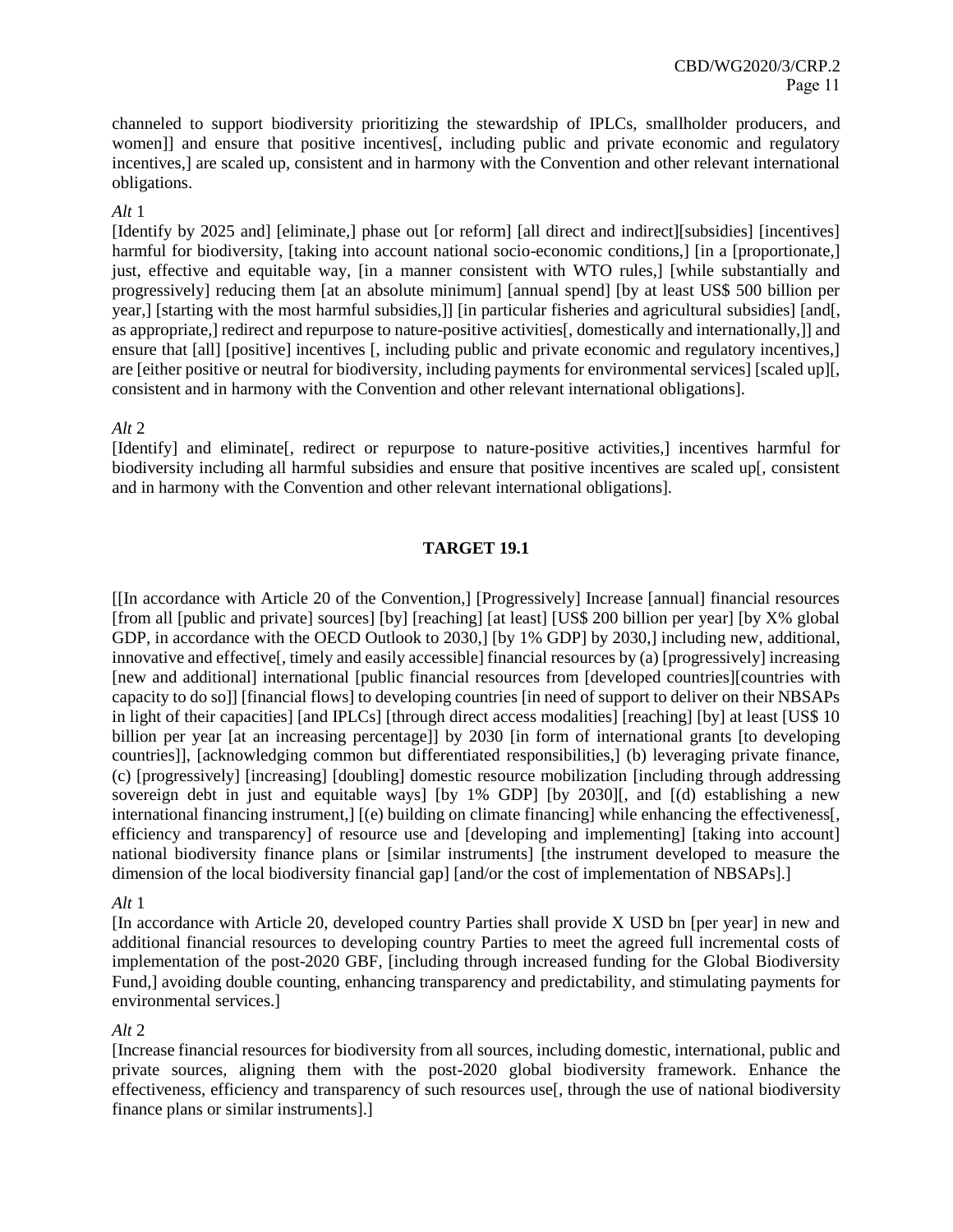#### **TARGET 19.2**

Strengthen capacity-building and development, access to and transfer of technology, and promote development and access to innovation, [technology horizon scanning, monitoring, and assessment,] and technical and scientific cooperation, including through south-south, north-south and triangular cooperation, to meet the needs for effective implementation, particularly in developing countries[, achieving a substantial increase in joint technology development and joint scientific research programmes for the conservation and sustainable use of biodiversity and strengthening scientific research capacities,] commensurate with the ambition of the goals and targets of the framework.

#### **TARGET 20**

Ensure that quality information and knowledge, including the traditional knowledge, innovations and practices of indigenous peoples and local communities with their free, prior, and informed consent, are available and accessible to decision makers, practitioners and the public to guide decision-making for effective governance, management and monitoring of biodiversity, and by strengthening communication, awareness-raising, education, research and knowledge management.

# **TARGET 21**

Ensure the full, equitable, effective and gender-responsive participation in decision-making [and access to justice] related to biodiversity by indigenous peoples and local communities, respecting their rights over lands, territories and resources, as well as by women and girls, and youth, [while enhancing the engagement of all relevant stakeholders].

#### **NEW TARGET PROPOSAL**

[Target 22: Ensure women and girls equitable access and benefits from conservation and sustainable use of biodiversity, as well as their informed and effective participation at all levels of policy and decisionmaking related to biodiversity.]

#### **NEW TARGET PROPOSAL**

[*Alt*. Target 14*bis*: By 2030, determine cross-sectoral goals and sector-specific goals for sustainable use, and put in place effective legal and policy measures to achieve them, based on ecosystem approaches, environmental principles and close cooperation with users of biodiversity in order to produce gains for biodiversity and human health and well-being.]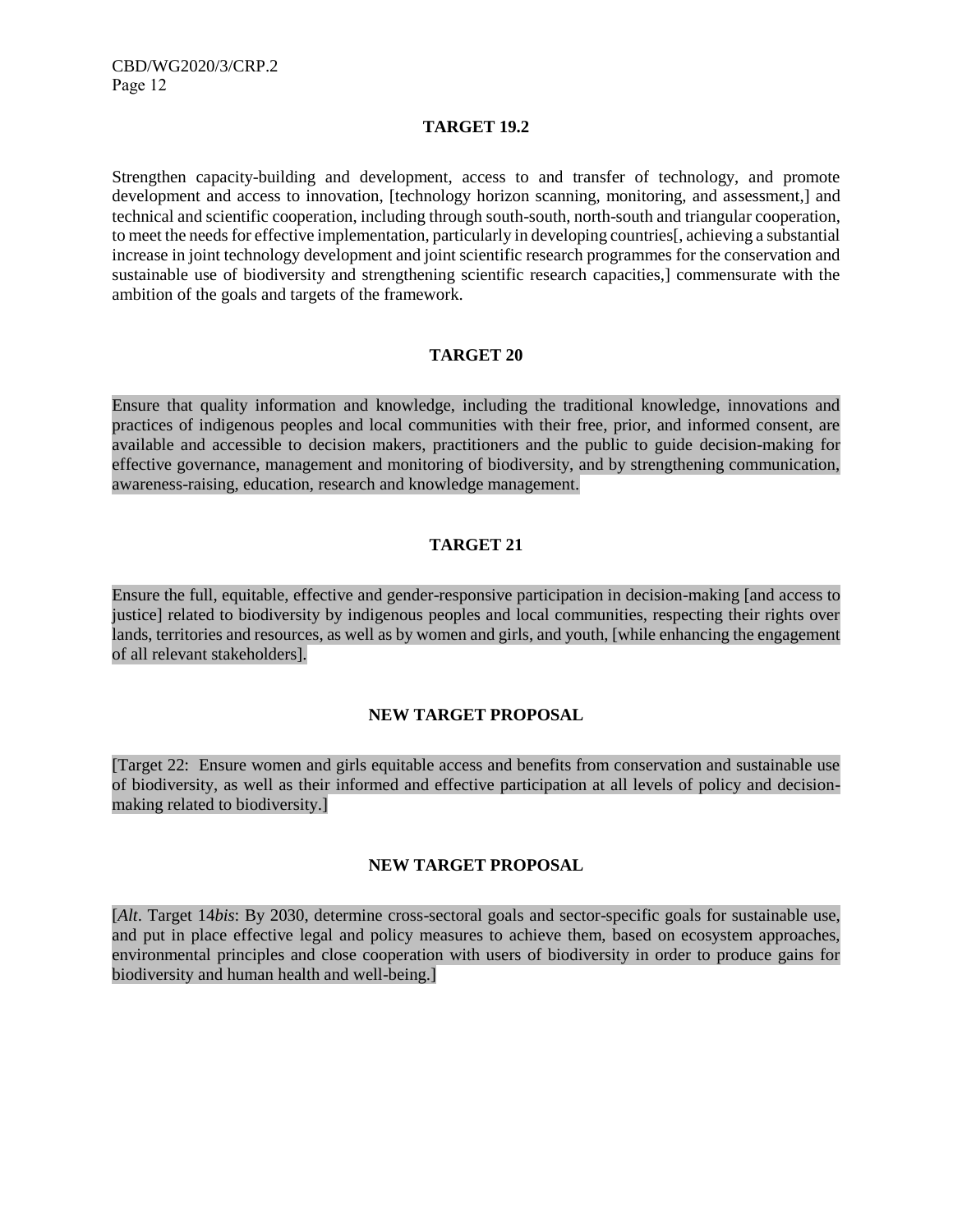# **Appendix 1**

# **COMPILATION BY THE CO-LEADS OF CONTACT GROUP 1 FOR SECTION B***.BIS*

The present appendix contains a proposal from the Co-Chairs for a new section (B.*bis*) of the post-2020 global biodiversity framework, presented in document CBD/WG2020/3/6, together with submissions from delegates<sup>9</sup> (shown in **bold**) for changes to or additional elements to this new section.

The elements are included as submitted and were not discussed in contact group 1.

Some Parties and observers expressed the view that Section B.*bis* should not result in removal of important principles and standards (such as rights-based approaches, rights of indigenous peoples and local communities, and gender and youth) from the goals, targets and other sections of the framework, as appropriate.

# **COMPILED TEXT**

[*title*:] **B.***bis* **Principles and Approaches [Guidance] for the implementation of the framework**

[*chapeau*:] The following **principles and approaches were** [guidance was] used in the development of the global biodiversity framework and should guide **and underpin** its implementation:

1. This is a framework for all, for the whole of government and the whole of society. **Its implementation requires inclusive and integrative governance, policy coherence and effectiveness, political will and recognition at the highest levels of government. Sound environmental governance is essential, including a well-functioning judicial and enforcement system.** Its successful implementation **also** relies on actions by national Governments, including subnational governments, cities and other local authorities, intergovernmental organizations, non-governmental organizations, indigenous peoples and local communities **(including through the Edinburgh Declaration)**, women's groups, youth groups, the business and finance community, the scientific community, academia, faith-based organizations, representatives of sectors related to or dependent on biodiversity, citizens at large, and other stakeholders. **Enhancing collaboration and cooperation through reinforcing existing partnerships and establishing new ones will be key to the full implementation of the framework.**

2. The framework's implementation and effectiveness will be **promoted by enhancing [**[further enhanced by collaboration and coordination with a view to enhancing] coherence and synergies between the Convention on Biological Diversity, the Cartagena Protocol on Biosafety, the Nagoya Protocol on Access and Benefit-sharing, other biodiversity-related conventions and Rio conventions, and other relevant multilateral agreements and international processes, **organizations and processes**, as applicable, at the global, regional, subregional and national levels.

**2** *bis.* **The framework's implementation will rely on national action plans outlining the contribution of each action for the different targets, identifying relevant stakeholders and promoting ownership by recognizing the multiple values of biodiversity and remote responsibility for biodiversity change. Furthermore, implementation will need to be mainstreamed across key economic sectors and supported by adequate national level policies involving legal, economic and behavioural tools, with national and international rewarding mechanisms, and detailed plans for biodiversity protection and ecological restoration. Accountability needs to be ensured by the** 

l

<sup>9</sup> Submissions were received from: Argentina, Australia, Bolivia (Plurinational State of), Brazil, Chile, Costa Rica, European Union, Japan, Namibia, Thailand, Uganda and United Kingdom of Great Britain and Northern Ireland, as well as CORDIO, GEO-BON Future Earth, iDiv and IIFB.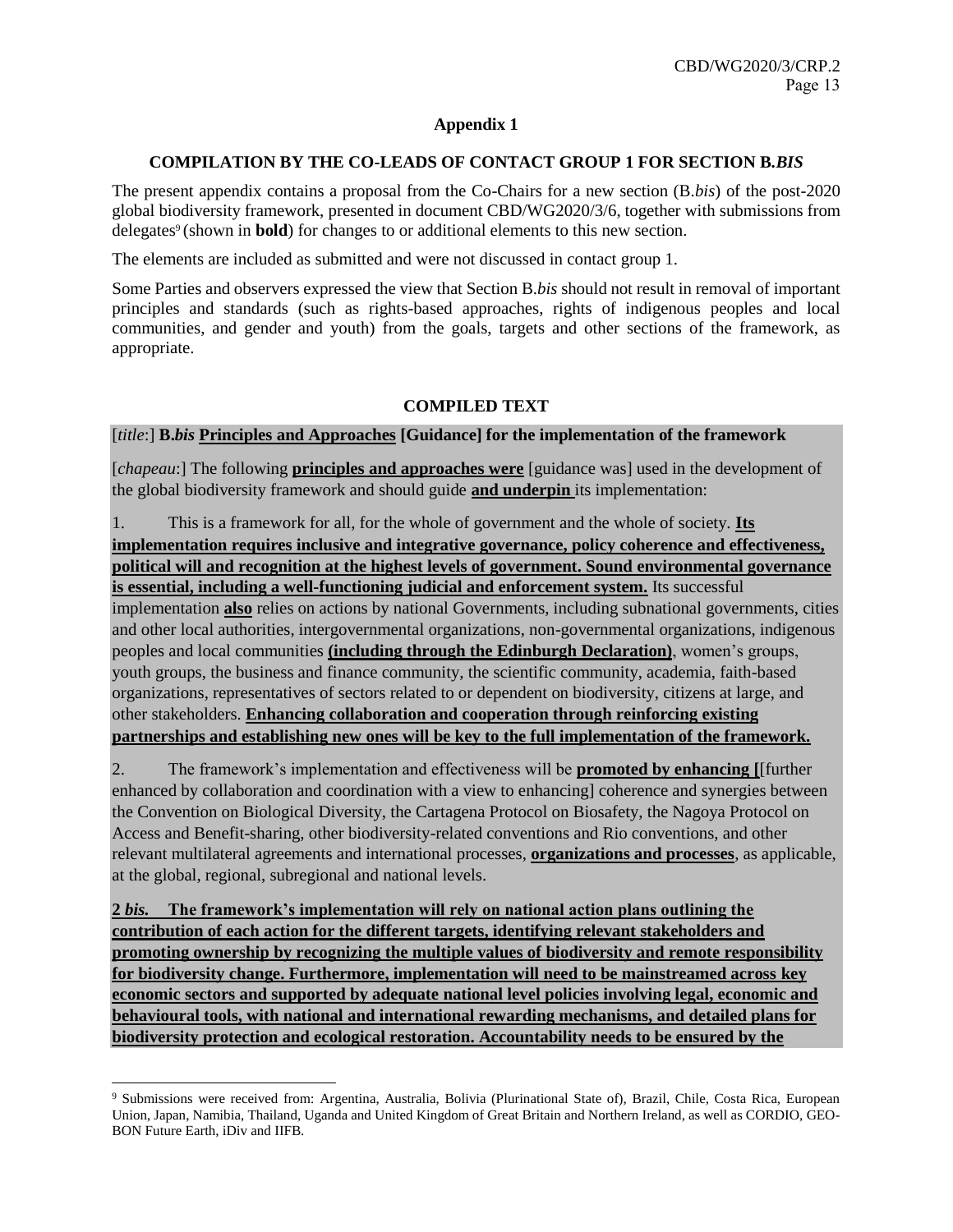# **systematic and transparent assessment of progress supported by the implementation of national biodiversity monitoring and observation networks.**

3. The framework's **implementation requires the** [acknowledges the need for] appropriate recognition of [rights-based approaches], gender equality, gender-responsive approaches, empowerment of women and girls and youth and indigenous peoples and local communities, and their full, effective and equal participation in its implementation and review.

**3** *bis***. The framework recognizes that the conservation of biological diversity is a common concern of humankind. Its implementation shall be guided by the principle of equity and common but differentiated responsibilities, in the light of different national circumstances, and based upon respect for the countries' sovereignty over their natural wealth and resources.**

**3** *ter.* **Respecting the rights of indigenous peoples and local communities and their important roles and contributions as stewards of biodiversity and partners in restoration, conservation and sustainable use, the implementation of the framework will be undertaken in line with human rights obligations, and in a manner so as to ensure the respect, preservation and maintenance of the knowledge, innovations and sustainable practices of indigenous peoples and local communities, including through their full and effective participation in decision-making and with free, prior, and informed consent, prior and informed consent or approval and involvement, in accordance with relevant national legislation and international obligations and instruments.**

4. The framework will be implemented **fully** respecting **protecting and fulfilling** human rights, **and further respecting** [the right to a safe, clean, healthy and sustainable environment] **[the right to development]**, **the rights of persons with disabilities and people in vulnerable situations,** indigenous peoples and local communities' **land** tenure rights [as well as the] **and** [right to] free, prior and informed consent **of indigenous peoples and local communities** [as reflected] in **accordance with** the United Nations Declaration on the Rights of Indigenous **Peoples and international human rights law**, [as well as] as **while fostering** intergenerational equity, and mindful of the diverse world views, values and knowledge systems, including different conceptualizations of Nature and biodiversity, including **cosmobiocentric approaches of living and** those recognized by some cultures as Mother Earth.

**4** *bis***. Implementation of the framework must respect the rights of indigenous peoples and local communities in accordance with the United Nations Declaration on the Rights of Indigenous Peoples and in human rights law, including their right to be secure in the enjoyment of their own means of subsistence and development, and to engage freely in all their traditional and other economic activities, as set out in the United Nations Declaration on the Rights of Indigenous Peoples.]**

5. The goals and targets of the framework are integrated and are intended to balance the three objectives of the Convention on Biological Diversity. While some targets may be more relevant to specific local contexts and circumstances, efforts by all governments and stakeholders across all goals and targets will be essential to ensure the successful implementation of the framework as a whole. **Measures taken under the framework, including unilateral ones, should not constitute a means of arbitrary or unjustifiable discrimination or a disguised restriction on international trade.**

6. The global biodiversity framework is to be implemented in line with the objectives and other provisions of the Convention on Biological Diversity, and of the Cartagena and Nagoya Protocols, as applicable. **Nothing in it shall be interpreted as implying a change in the rights and obligations of a Party under any existing international agreements.**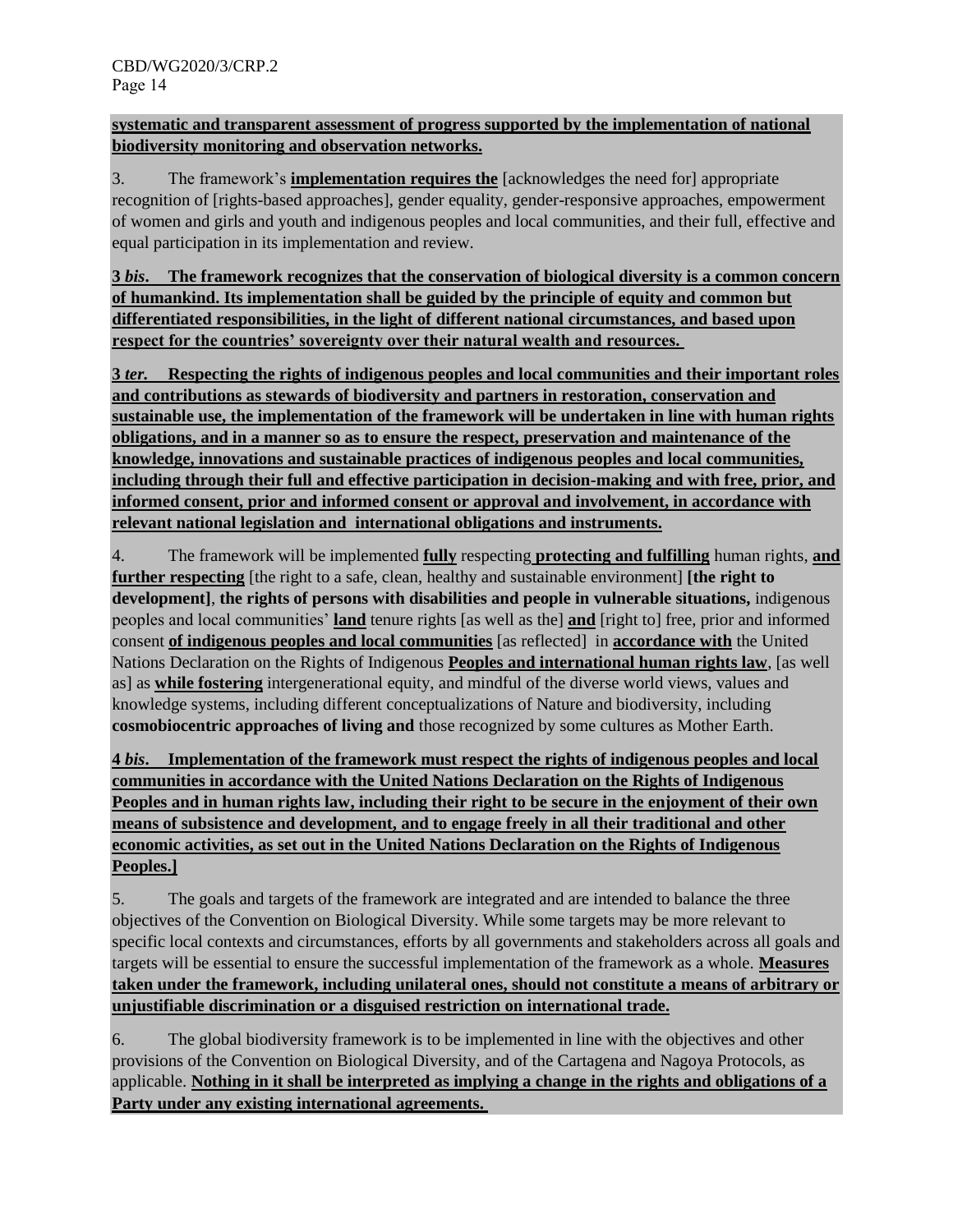**6** *bis***.** The global biodiversity framework is to be implemented **based on sound science and** in line with**in full respect of** the **precautionary principle as well as the ecosystem approach.** the objectives and other provisions of the Convention on Biological Diversity, and of the Cartagena and Nagoya Protocols, as applicable.

**6** *ter***. The framework is to be implemented in line with the One Health approach which aims to sustainably balance and optimize the health of people, animals and ecosystems.** 

**6** *quater.* **At its fifth session, the United Nations Environment Assembly, in its resolution on nature-based solutions for supporting sustainable development, formally adopted the definition of nature-based solutions as being "actions to protect, conserve, restore, sustainably use and manage natural or modified terrestrial, freshwater, coastal and marine ecosystems, which address social, economic and environmental challenges effectively and adaptively, while simultaneously providing human well-being, ecosystem services and resilience and biodiversity benefits".**

**6.** *quinquies* "**The framework will be implemented in alignment with measures to foster transformative and innovative education at all levels, including environmental, biodiversity, and cultural diversity and transdisciplinary curricula, as well as science-policy interface studies, fully operationalized and supported at primary, secondary, and higher education levels, in order to mainstream biodiversity values in current and future generations**

7. **The full implementation of** the framework **requires** can only be implemented if adequate, **available and easily accessible resources, from all sources, are made, reducing the burden on accessing resources. , in line with Article 20 of the Convention on Biological Diversity.**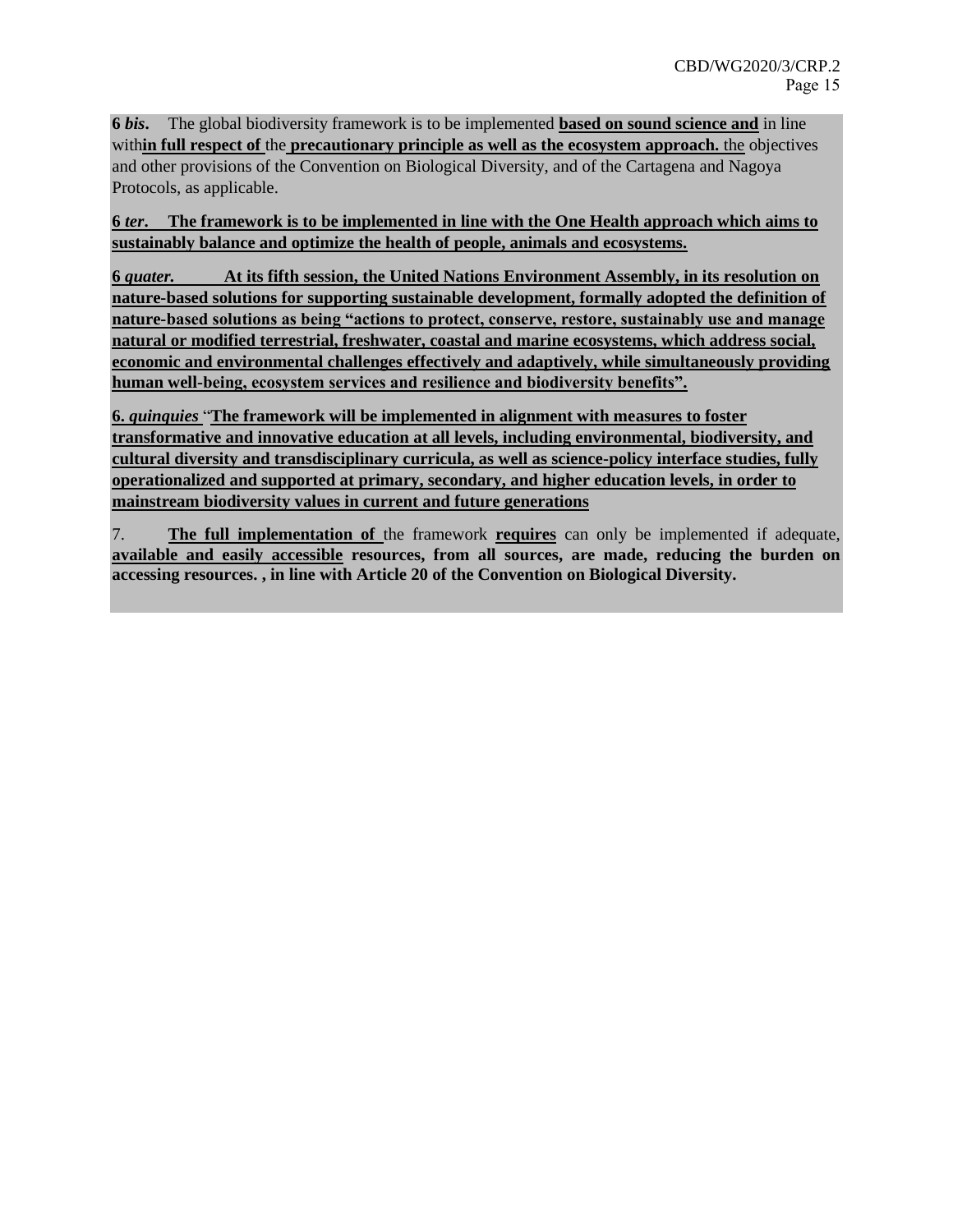#### **Appendix 2**

# **OUTCOME OF THE FRIENDS OF THE CO-LEADS GROUP ON MILESTONES UNDER CONTACT GROUP 1**

According to the mandate given to the Friends of the co-leads group on milestones, this table does not represent the parties position with regard to proposals for wording of either goals and targets in the global biodiversity framework. The ideas presented in this table are only a compilation of arguments given by Parties.

This exercise is based solely on the text of the first draft for the goals, milestones and targets and does not prejudge the position of parties with regard to the integration of an intermediary step between now and 2050 into the global biodiversity framework.

| <b>GOAL</b>          | <b>MILESTONE</b>     | <b>PROPOSED</b>  | <b>COMMENTS</b>                                |
|----------------------|----------------------|------------------|------------------------------------------------|
|                      |                      | <b>PLACEMENT</b> |                                                |
| The integrity of all | A.1 Net gain in      | Goal A           | - Intermediate step to 2050 in figure          |
| ecosystems is        | the area,            |                  | - The scope and metrics are the same in        |
| enhanced, with an    | connectivity and     |                  | A.1 and goal A but not in A.1 and any          |
| increase of at least | integrity of         |                  | individual target.                             |
| 15 per cent in the   | natural systems of   |                  | - No target individually will achieve          |
| area, connectivity   | at least 5 per cent. |                  | milestone A1: there are several                |
| and integrity of     |                      |                  | components required to ensure this             |
| natural ecosystems,  |                      |                  | outcome - net gain, area, connectivity,        |
| supporting healthy   |                      |                  | integrity: only achieved through               |
| and resilient        |                      |                  | implementation of several targets $(1, 2, 3)$  |
| populations of all   |                      |                  | and other T)                                   |
| species, the rate of |                      |                  | - Putting A.1 in only one target will          |
| extinctions has      |                      |                  | obscure the links between targets and the      |
| been reduced at      |                      |                  | goal, and putting A.1 in several targets       |
| least tenfold, and   |                      |                  | will introduce duplication.                    |
| the risk of species  |                      |                  | - Both goal A and milestone A.1 are            |
| extinctions across   |                      |                  | outcome oriented, whereas T1 is action         |
| all taxonomic and    |                      |                  | oriented.                                      |
| functional groups,   |                      |                  | - Whether T1 can be transformed to             |
| is halved, and       |                      |                  | become outcome oriented prejudges              |
| genetic diversity of |                      |                  | content.                                       |
| wild and             |                      | T1               | - Placement in targets will provide focus      |
| domesticated         |                      |                  | on actions necessary to achieve this           |
| species is           |                      | Move A1-A2,      | outcome                                        |
| safeguarded, with    |                      | A3 to $T1-8$     | - Clear connection of T1 with overall          |
| at least 90 per cent |                      |                  | outcome.                                       |
| of genetic diversity |                      |                  | - Not all parties agree on the approach to     |
| within all species   |                      |                  | goals being outcome oriented and targets       |
| maintained.          |                      |                  | action oriented.                               |
|                      |                      |                  | - T1 could be outcome oriented                 |
|                      | A.2 The increase     | Goal A           | - A.2 is an intermediate step to 2050.         |
|                      | in the extinction    |                  | - The scope and metrics are the same in        |
|                      | rate is halted or    |                  | A.2 and goal but not in A.2 and any            |
|                      | reversed, and the    |                  | individual target.                             |
|                      | extinction risk is   |                  | - This milestone would be achieved             |
|                      | reduced by at least  |                  | because of the actions undertaken for all      |
|                      | 10 per cent, with a  |                  | targets. Multiple targets contribute to $A2 =$ |
|                      | decrease in the      |                  | risk of duplication $+$ pb of clarity:         |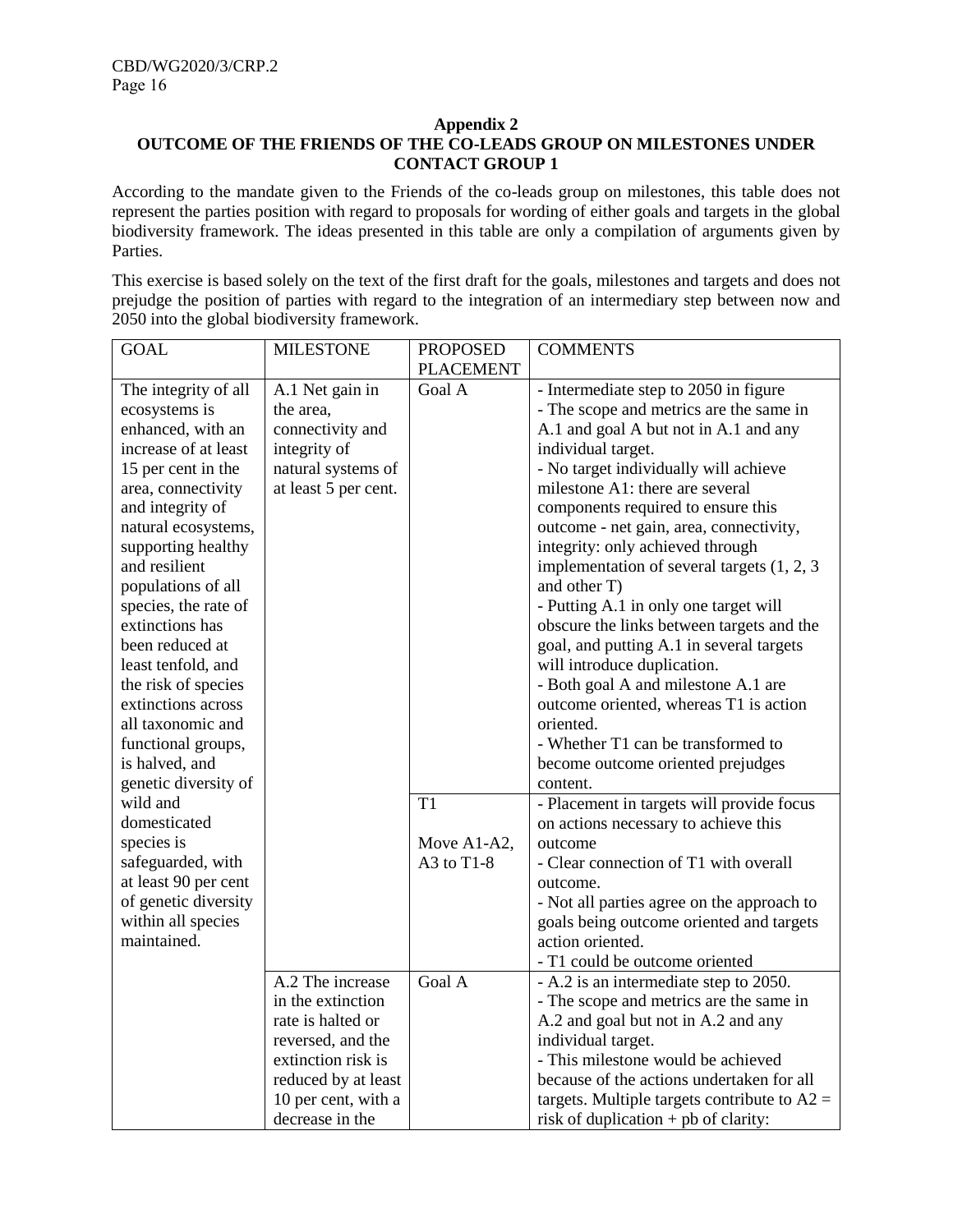| proportion of      |             | All targets 1-8 contribute to achieve        |
|--------------------|-------------|----------------------------------------------|
| species that are   |             | A.2.                                         |
| threatened, and    |             | A.2 has links also to some targets under     |
| the abundance and  |             | Goal B on sustainable use.                   |
| distribution of    |             | Examples on scope differences:               |
| populations of     |             | The population abundance element in A.2 is   |
| species is         |             | only achievable with the implementation of   |
| enhanced or at     |             | all targets, including the area based ones.  |
| least maintained.  |             | Other actions which contribute include CC    |
|                    |             | The recovery and conservation element in     |
|                    |             | T4 are committing parties to specific        |
|                    |             | actions which alone will not achieve the     |
|                    |             | outcome in A.2.                              |
|                    |             |                                              |
|                    |             | Putting A.2 in only one target will          |
|                    |             | obscure the links between targets and        |
|                    |             | the goal, and putting A.2 in several         |
|                    |             | targets will introduce duplication.          |
|                    |             | - Both goal A and A.2 are outcome            |
|                    |             | oriented, whereas T4-T6 are action           |
|                    |             | oriented. T4 is focused on recovery and      |
|                    |             | conservation, not extinction rate or risk    |
|                    |             | per se.                                      |
|                    |             | - The outcome of A.2 is dependent on the     |
|                    |             | outcome of A.1 and A.3, which argues for     |
|                    |             | keeping them together in the goal.           |
|                    | T 4         | - Placement in target 4 reflects actions     |
|                    | $T4-6$      | preventing or reducing risk of extinction    |
|                    | Move A1-A2, | and maintaining abundance, with action       |
|                    | A3 to T1-8. | vs. outcome T4 addresses one particular      |
|                    |             | specific element (species) for action.       |
|                    |             | - The target 4 is focused on species         |
|                    |             | extinction rates and reducing extinction     |
|                    |             | risk : they have a same content and it will  |
|                    |             | avoid duplication.                           |
|                    |             | - T5 and 6 also concern species extinction.  |
| A.3 Genetic        | Goal A      | - A3 is an intermediate step to 2050.        |
| diversity of wild  |             | - The scope and metrics are the same in      |
| and domesticated   |             | A.3 and goal but not in A.3 and any          |
| species is         |             | individual target.                           |
| safeguarded, with  |             | - All targets 1-8 contribute to achieve A.3. |
| an increase in the |             | - A.3 has links also to some targets under   |
| proportion of      |             | Goal B on sustainable use.                   |
| species that have  |             | - Putting A.3 in only one target will        |
| at least           |             | obscure the links between targets and the    |
| 90 per cent of     |             | goal, and putting A.3 in several targets     |
| their genetic      |             |                                              |
|                    |             | will introduce duplication.                  |
| diversity          |             | - Both goal A and A.3 are outcome            |
| maintained.        |             | oriented, whereas T1-T8 are action           |
|                    |             | oriented. T4 is focused on recovery and      |
|                    |             | conservation, not safeguarding genetic       |
|                    |             | diversity per se.                            |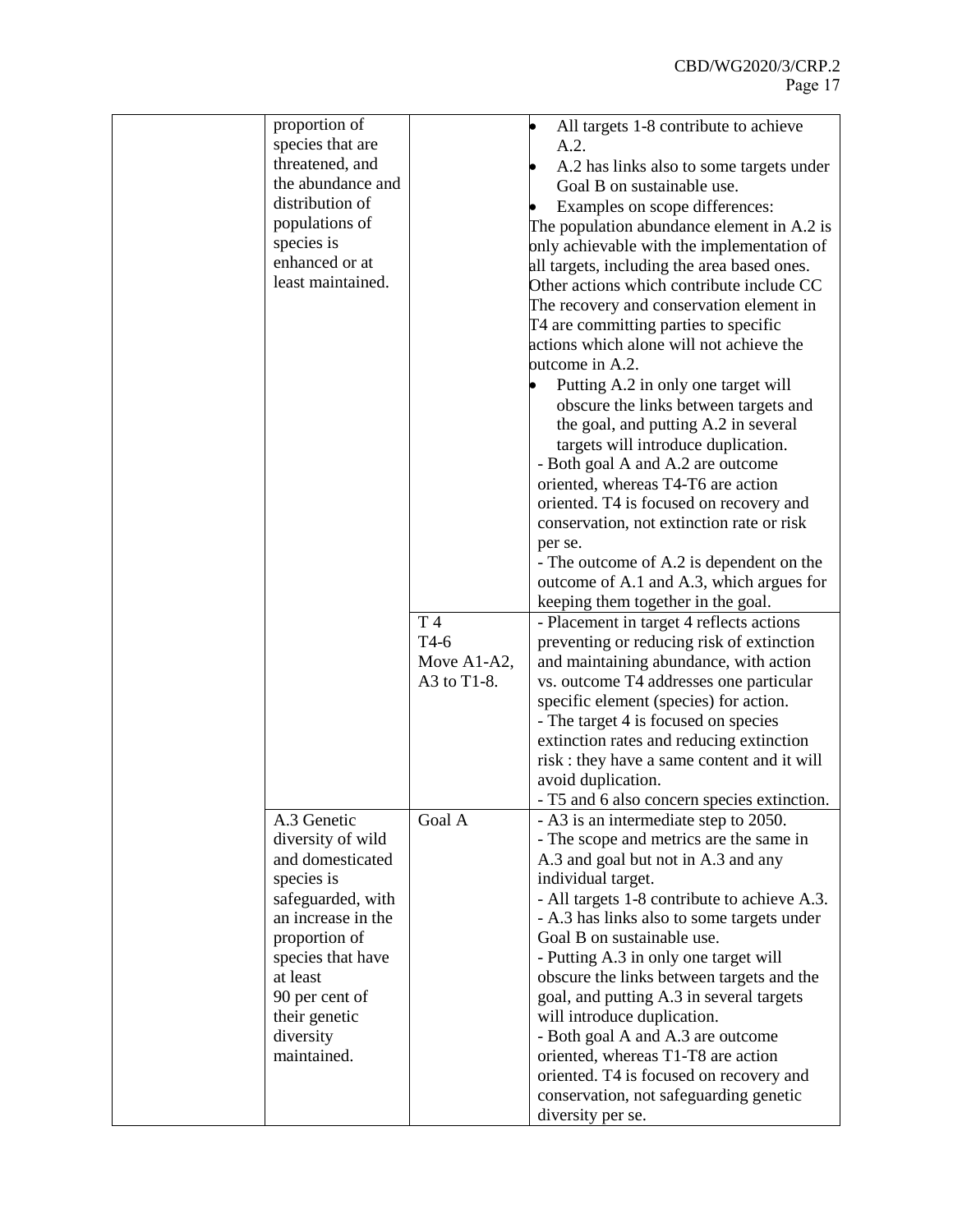|                                                                                                                                                                                                                     |                                                                                                                                                 | T <sub>4</sub>         | - The outcome of A.3 is dependent on the<br>outcome of A.1 and A.2, which argues for<br>keeping them together in the goal<br>- There is a Targets focused on                                                                                                                                                                                                                                                                                          |
|---------------------------------------------------------------------------------------------------------------------------------------------------------------------------------------------------------------------|-------------------------------------------------------------------------------------------------------------------------------------------------|------------------------|-------------------------------------------------------------------------------------------------------------------------------------------------------------------------------------------------------------------------------------------------------------------------------------------------------------------------------------------------------------------------------------------------------------------------------------------------------|
|                                                                                                                                                                                                                     |                                                                                                                                                 | Targets 1 to 8.        | safeguarding genetic diversity                                                                                                                                                                                                                                                                                                                                                                                                                        |
| Goal B. Nature's<br>contributions to<br>people are valued,<br>maintained or<br>enhanced through<br>conservation and<br>sustainable use<br>supporting the<br>global development<br>agenda for the<br>benefit of all. | <b>B.1 Nature and its</b><br>contributions to<br>people are fully<br>accounted and<br>inform all relevant<br>public and private<br>decisions.   | Goal B                 | - B1 and B2 are outcome statements and<br>therefore should be kept in goal.<br>- B1 will be achieved through the<br>implementation of several individual<br>targets: for example T5, T7, T11, and<br>others. Milestone B1 also covers elements<br>related to mainstreaming, sustainable<br>management, so it must be retained at goal<br>level.<br>- Balance is needed between the 4 GBF<br>goals: this goal needs also to have<br>intermediate steps |
|                                                                                                                                                                                                                     |                                                                                                                                                 | T14<br>T <sub>20</sub> | - The content of Milestone B1 is closely<br>associated with, and duplicates the<br>formulation of Target 14 and 20, the latter<br>in terms of element related to inform all<br>relevant decisions (knowledge).<br>- B1 seems action oriented, so more<br>appropriate to put it in targets.<br>- Lack of clear outcomes in C milestones.                                                                                                               |
|                                                                                                                                                                                                                     | B2. The long-term<br>sustainability of<br>all categories of<br>nature's<br>contributions to<br>people is ensured,<br>with those<br>currently in | Goal B                 | - B2 is an intermediate step to 2050<br>- B1 and B2 are outcome statements and<br>therefore should be kept in goal.<br>- To ensure natures contributions to people<br>are available in long term, multiple targets<br>are required. Only partial overlap with<br>T11. Other elements of B2 not included in<br>T11.                                                                                                                                    |
|                                                                                                                                                                                                                     | decline restored,<br>contributing to<br>each of the<br>relevant<br>Sustainable<br>Development<br>Goals.                                         | T11.                   | - Content duplicated in target 11<br>- Simplification of the text by using only<br>T <sub>11</sub><br>- Lack of clear outcomes in B milestones.                                                                                                                                                                                                                                                                                                       |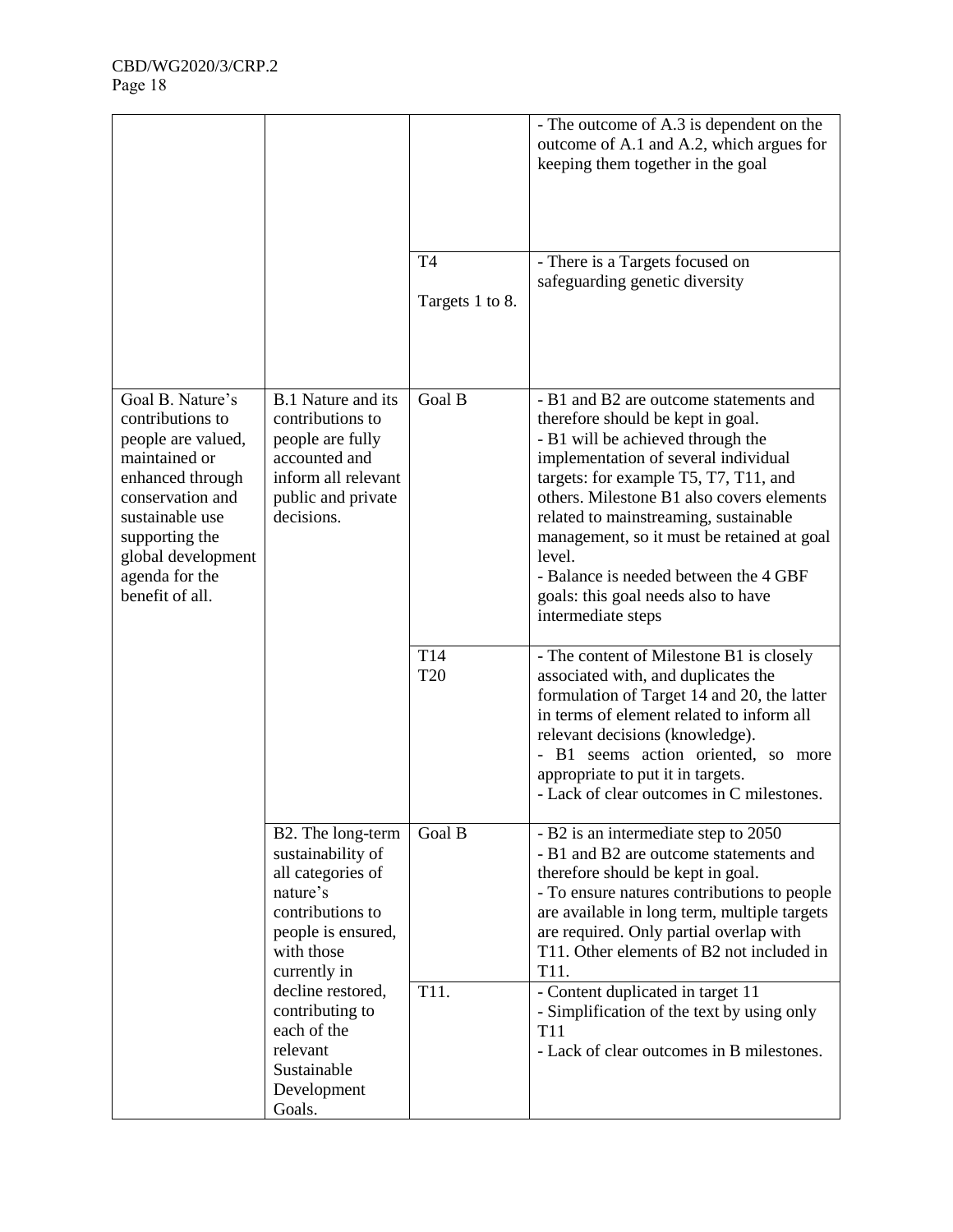| the utilization of<br>monetary benefits<br>in the goal because there is overlap of<br>language in milestones with goal and<br>received by<br>genetic resources<br>some additional language in milestones<br>are shared fairly<br>providers,<br>including holders<br>which could be captured in goal.<br>and equitably, with<br>of traditional<br>a substantial<br>- There is a need to have clear outcomes to<br>2030 for C Goal.<br>increase in both<br>knowledge, has<br>increased.<br>- To help parties that are not members of<br>monetary and non-<br>Nagoya Protocol and are not aware of<br>monetary benefits<br>access and benefits sharing issues, putting<br>shared, including<br>for the<br>the C1 and 2 in the Goal gives a better<br>conservation and<br>visibility.<br>sustainable use of<br>Target 13<br>- The milestone is easy to incorporate in<br>biodiversity.<br>T13 regarding their common scope.<br>- Keep things simple by aggregating C1<br>and 2 and T13: ex: reference to increasing<br>share of monetary and non-monetary<br>benefits.<br>- Lack of clear outcomes in C milestones.<br>- Duplication with target.<br>Goal C<br>C <sub>2</sub> . Non-<br>- C1 and C2 can both be easily integrated<br>in the goal because there is overlap of<br>monetary benefits,<br>such as the<br>language in milestones with goal and some<br>participation of<br>additional language in milestones which<br>providers,<br>could be captured in goal.<br>- There is a need to have clear outcomes to<br>including holders<br>of traditional<br>2030 for C Goal.<br>knowledge, in<br>- To help parties that are not members of<br>research and<br>Nagoya Protocol and are not aware of<br>development, has<br>access and benefits sharing issues, putting<br>increased.<br>the C1 and 2 in the Goal gives a better<br>visibility.<br>- The milestone is easy to incorporate in<br>Target 13<br>T13 regarding their common scope.<br>Target 15<br>- Keep things simple by aggregating C1<br>and 2 and T13: ex: reference to increasing<br>share of monetary and non-monetary<br>benefits.<br>- Lack of clear outcomes in C milestones.<br>- Duplication with target.<br>Goal D<br>- D1 is an intermediate step to 2050<br>D.1<br>The gap between<br>available financial<br>Adequate<br>- Multiple targets would be needed to<br>and other means of<br>financial<br>incorporate milestones D1, D2 and D3 as<br>the aggregate outcome of actions derived<br>implementation,<br>resources to<br>from Ts14, 15, 18, 19.<br>and those<br>implement the<br>framework are<br>- D1 and 2 fit better in the D Goal as they<br>necessary to<br>available and<br>allow to "close the gap" in the end. |                   |                  |        |                                           |
|----------------------------------------------------------------------------------------------------------------------------------------------------------------------------------------------------------------------------------------------------------------------------------------------------------------------------------------------------------------------------------------------------------------------------------------------------------------------------------------------------------------------------------------------------------------------------------------------------------------------------------------------------------------------------------------------------------------------------------------------------------------------------------------------------------------------------------------------------------------------------------------------------------------------------------------------------------------------------------------------------------------------------------------------------------------------------------------------------------------------------------------------------------------------------------------------------------------------------------------------------------------------------------------------------------------------------------------------------------------------------------------------------------------------------------------------------------------------------------------------------------------------------------------------------------------------------------------------------------------------------------------------------------------------------------------------------------------------------------------------------------------------------------------------------------------------------------------------------------------------------------------------------------------------------------------------------------------------------------------------------------------------------------------------------------------------------------------------------------------------------------------------------------------------------------------------------------------------------------------------------------------------------------------------------------------------------------------------------------------------------------------------------------------------------------------------------------------------------------------------------------------------------------------------------------------------------------------------------------------------------------------------------------------------------------------------------------|-------------------|------------------|--------|-------------------------------------------|
|                                                                                                                                                                                                                                                                                                                                                                                                                                                                                                                                                                                                                                                                                                                                                                                                                                                                                                                                                                                                                                                                                                                                                                                                                                                                                                                                                                                                                                                                                                                                                                                                                                                                                                                                                                                                                                                                                                                                                                                                                                                                                                                                                                                                                                                                                                                                                                                                                                                                                                                                                                                                                                                                                                          | The benefits from | C.1 The share of | Goal C | - C1 and C2 can both be easily integrated |
|                                                                                                                                                                                                                                                                                                                                                                                                                                                                                                                                                                                                                                                                                                                                                                                                                                                                                                                                                                                                                                                                                                                                                                                                                                                                                                                                                                                                                                                                                                                                                                                                                                                                                                                                                                                                                                                                                                                                                                                                                                                                                                                                                                                                                                                                                                                                                                                                                                                                                                                                                                                                                                                                                                          |                   |                  |        |                                           |
|                                                                                                                                                                                                                                                                                                                                                                                                                                                                                                                                                                                                                                                                                                                                                                                                                                                                                                                                                                                                                                                                                                                                                                                                                                                                                                                                                                                                                                                                                                                                                                                                                                                                                                                                                                                                                                                                                                                                                                                                                                                                                                                                                                                                                                                                                                                                                                                                                                                                                                                                                                                                                                                                                                          |                   |                  |        |                                           |
|                                                                                                                                                                                                                                                                                                                                                                                                                                                                                                                                                                                                                                                                                                                                                                                                                                                                                                                                                                                                                                                                                                                                                                                                                                                                                                                                                                                                                                                                                                                                                                                                                                                                                                                                                                                                                                                                                                                                                                                                                                                                                                                                                                                                                                                                                                                                                                                                                                                                                                                                                                                                                                                                                                          |                   |                  |        |                                           |
|                                                                                                                                                                                                                                                                                                                                                                                                                                                                                                                                                                                                                                                                                                                                                                                                                                                                                                                                                                                                                                                                                                                                                                                                                                                                                                                                                                                                                                                                                                                                                                                                                                                                                                                                                                                                                                                                                                                                                                                                                                                                                                                                                                                                                                                                                                                                                                                                                                                                                                                                                                                                                                                                                                          |                   |                  |        |                                           |
|                                                                                                                                                                                                                                                                                                                                                                                                                                                                                                                                                                                                                                                                                                                                                                                                                                                                                                                                                                                                                                                                                                                                                                                                                                                                                                                                                                                                                                                                                                                                                                                                                                                                                                                                                                                                                                                                                                                                                                                                                                                                                                                                                                                                                                                                                                                                                                                                                                                                                                                                                                                                                                                                                                          |                   |                  |        |                                           |
|                                                                                                                                                                                                                                                                                                                                                                                                                                                                                                                                                                                                                                                                                                                                                                                                                                                                                                                                                                                                                                                                                                                                                                                                                                                                                                                                                                                                                                                                                                                                                                                                                                                                                                                                                                                                                                                                                                                                                                                                                                                                                                                                                                                                                                                                                                                                                                                                                                                                                                                                                                                                                                                                                                          |                   |                  |        |                                           |
|                                                                                                                                                                                                                                                                                                                                                                                                                                                                                                                                                                                                                                                                                                                                                                                                                                                                                                                                                                                                                                                                                                                                                                                                                                                                                                                                                                                                                                                                                                                                                                                                                                                                                                                                                                                                                                                                                                                                                                                                                                                                                                                                                                                                                                                                                                                                                                                                                                                                                                                                                                                                                                                                                                          |                   |                  |        |                                           |
|                                                                                                                                                                                                                                                                                                                                                                                                                                                                                                                                                                                                                                                                                                                                                                                                                                                                                                                                                                                                                                                                                                                                                                                                                                                                                                                                                                                                                                                                                                                                                                                                                                                                                                                                                                                                                                                                                                                                                                                                                                                                                                                                                                                                                                                                                                                                                                                                                                                                                                                                                                                                                                                                                                          |                   |                  |        |                                           |
|                                                                                                                                                                                                                                                                                                                                                                                                                                                                                                                                                                                                                                                                                                                                                                                                                                                                                                                                                                                                                                                                                                                                                                                                                                                                                                                                                                                                                                                                                                                                                                                                                                                                                                                                                                                                                                                                                                                                                                                                                                                                                                                                                                                                                                                                                                                                                                                                                                                                                                                                                                                                                                                                                                          |                   |                  |        |                                           |
|                                                                                                                                                                                                                                                                                                                                                                                                                                                                                                                                                                                                                                                                                                                                                                                                                                                                                                                                                                                                                                                                                                                                                                                                                                                                                                                                                                                                                                                                                                                                                                                                                                                                                                                                                                                                                                                                                                                                                                                                                                                                                                                                                                                                                                                                                                                                                                                                                                                                                                                                                                                                                                                                                                          |                   |                  |        |                                           |
|                                                                                                                                                                                                                                                                                                                                                                                                                                                                                                                                                                                                                                                                                                                                                                                                                                                                                                                                                                                                                                                                                                                                                                                                                                                                                                                                                                                                                                                                                                                                                                                                                                                                                                                                                                                                                                                                                                                                                                                                                                                                                                                                                                                                                                                                                                                                                                                                                                                                                                                                                                                                                                                                                                          |                   |                  |        |                                           |
|                                                                                                                                                                                                                                                                                                                                                                                                                                                                                                                                                                                                                                                                                                                                                                                                                                                                                                                                                                                                                                                                                                                                                                                                                                                                                                                                                                                                                                                                                                                                                                                                                                                                                                                                                                                                                                                                                                                                                                                                                                                                                                                                                                                                                                                                                                                                                                                                                                                                                                                                                                                                                                                                                                          |                   |                  |        |                                           |
|                                                                                                                                                                                                                                                                                                                                                                                                                                                                                                                                                                                                                                                                                                                                                                                                                                                                                                                                                                                                                                                                                                                                                                                                                                                                                                                                                                                                                                                                                                                                                                                                                                                                                                                                                                                                                                                                                                                                                                                                                                                                                                                                                                                                                                                                                                                                                                                                                                                                                                                                                                                                                                                                                                          |                   |                  |        |                                           |
|                                                                                                                                                                                                                                                                                                                                                                                                                                                                                                                                                                                                                                                                                                                                                                                                                                                                                                                                                                                                                                                                                                                                                                                                                                                                                                                                                                                                                                                                                                                                                                                                                                                                                                                                                                                                                                                                                                                                                                                                                                                                                                                                                                                                                                                                                                                                                                                                                                                                                                                                                                                                                                                                                                          |                   |                  |        |                                           |
|                                                                                                                                                                                                                                                                                                                                                                                                                                                                                                                                                                                                                                                                                                                                                                                                                                                                                                                                                                                                                                                                                                                                                                                                                                                                                                                                                                                                                                                                                                                                                                                                                                                                                                                                                                                                                                                                                                                                                                                                                                                                                                                                                                                                                                                                                                                                                                                                                                                                                                                                                                                                                                                                                                          |                   |                  |        |                                           |
|                                                                                                                                                                                                                                                                                                                                                                                                                                                                                                                                                                                                                                                                                                                                                                                                                                                                                                                                                                                                                                                                                                                                                                                                                                                                                                                                                                                                                                                                                                                                                                                                                                                                                                                                                                                                                                                                                                                                                                                                                                                                                                                                                                                                                                                                                                                                                                                                                                                                                                                                                                                                                                                                                                          |                   |                  |        |                                           |
|                                                                                                                                                                                                                                                                                                                                                                                                                                                                                                                                                                                                                                                                                                                                                                                                                                                                                                                                                                                                                                                                                                                                                                                                                                                                                                                                                                                                                                                                                                                                                                                                                                                                                                                                                                                                                                                                                                                                                                                                                                                                                                                                                                                                                                                                                                                                                                                                                                                                                                                                                                                                                                                                                                          |                   |                  |        |                                           |
|                                                                                                                                                                                                                                                                                                                                                                                                                                                                                                                                                                                                                                                                                                                                                                                                                                                                                                                                                                                                                                                                                                                                                                                                                                                                                                                                                                                                                                                                                                                                                                                                                                                                                                                                                                                                                                                                                                                                                                                                                                                                                                                                                                                                                                                                                                                                                                                                                                                                                                                                                                                                                                                                                                          |                   |                  |        |                                           |
|                                                                                                                                                                                                                                                                                                                                                                                                                                                                                                                                                                                                                                                                                                                                                                                                                                                                                                                                                                                                                                                                                                                                                                                                                                                                                                                                                                                                                                                                                                                                                                                                                                                                                                                                                                                                                                                                                                                                                                                                                                                                                                                                                                                                                                                                                                                                                                                                                                                                                                                                                                                                                                                                                                          |                   |                  |        |                                           |
|                                                                                                                                                                                                                                                                                                                                                                                                                                                                                                                                                                                                                                                                                                                                                                                                                                                                                                                                                                                                                                                                                                                                                                                                                                                                                                                                                                                                                                                                                                                                                                                                                                                                                                                                                                                                                                                                                                                                                                                                                                                                                                                                                                                                                                                                                                                                                                                                                                                                                                                                                                                                                                                                                                          |                   |                  |        |                                           |
|                                                                                                                                                                                                                                                                                                                                                                                                                                                                                                                                                                                                                                                                                                                                                                                                                                                                                                                                                                                                                                                                                                                                                                                                                                                                                                                                                                                                                                                                                                                                                                                                                                                                                                                                                                                                                                                                                                                                                                                                                                                                                                                                                                                                                                                                                                                                                                                                                                                                                                                                                                                                                                                                                                          |                   |                  |        |                                           |
|                                                                                                                                                                                                                                                                                                                                                                                                                                                                                                                                                                                                                                                                                                                                                                                                                                                                                                                                                                                                                                                                                                                                                                                                                                                                                                                                                                                                                                                                                                                                                                                                                                                                                                                                                                                                                                                                                                                                                                                                                                                                                                                                                                                                                                                                                                                                                                                                                                                                                                                                                                                                                                                                                                          |                   |                  |        |                                           |
|                                                                                                                                                                                                                                                                                                                                                                                                                                                                                                                                                                                                                                                                                                                                                                                                                                                                                                                                                                                                                                                                                                                                                                                                                                                                                                                                                                                                                                                                                                                                                                                                                                                                                                                                                                                                                                                                                                                                                                                                                                                                                                                                                                                                                                                                                                                                                                                                                                                                                                                                                                                                                                                                                                          |                   |                  |        |                                           |
|                                                                                                                                                                                                                                                                                                                                                                                                                                                                                                                                                                                                                                                                                                                                                                                                                                                                                                                                                                                                                                                                                                                                                                                                                                                                                                                                                                                                                                                                                                                                                                                                                                                                                                                                                                                                                                                                                                                                                                                                                                                                                                                                                                                                                                                                                                                                                                                                                                                                                                                                                                                                                                                                                                          |                   |                  |        |                                           |
|                                                                                                                                                                                                                                                                                                                                                                                                                                                                                                                                                                                                                                                                                                                                                                                                                                                                                                                                                                                                                                                                                                                                                                                                                                                                                                                                                                                                                                                                                                                                                                                                                                                                                                                                                                                                                                                                                                                                                                                                                                                                                                                                                                                                                                                                                                                                                                                                                                                                                                                                                                                                                                                                                                          |                   |                  |        |                                           |
|                                                                                                                                                                                                                                                                                                                                                                                                                                                                                                                                                                                                                                                                                                                                                                                                                                                                                                                                                                                                                                                                                                                                                                                                                                                                                                                                                                                                                                                                                                                                                                                                                                                                                                                                                                                                                                                                                                                                                                                                                                                                                                                                                                                                                                                                                                                                                                                                                                                                                                                                                                                                                                                                                                          |                   |                  |        |                                           |
|                                                                                                                                                                                                                                                                                                                                                                                                                                                                                                                                                                                                                                                                                                                                                                                                                                                                                                                                                                                                                                                                                                                                                                                                                                                                                                                                                                                                                                                                                                                                                                                                                                                                                                                                                                                                                                                                                                                                                                                                                                                                                                                                                                                                                                                                                                                                                                                                                                                                                                                                                                                                                                                                                                          |                   |                  |        |                                           |
|                                                                                                                                                                                                                                                                                                                                                                                                                                                                                                                                                                                                                                                                                                                                                                                                                                                                                                                                                                                                                                                                                                                                                                                                                                                                                                                                                                                                                                                                                                                                                                                                                                                                                                                                                                                                                                                                                                                                                                                                                                                                                                                                                                                                                                                                                                                                                                                                                                                                                                                                                                                                                                                                                                          |                   |                  |        |                                           |
|                                                                                                                                                                                                                                                                                                                                                                                                                                                                                                                                                                                                                                                                                                                                                                                                                                                                                                                                                                                                                                                                                                                                                                                                                                                                                                                                                                                                                                                                                                                                                                                                                                                                                                                                                                                                                                                                                                                                                                                                                                                                                                                                                                                                                                                                                                                                                                                                                                                                                                                                                                                                                                                                                                          |                   |                  |        |                                           |
|                                                                                                                                                                                                                                                                                                                                                                                                                                                                                                                                                                                                                                                                                                                                                                                                                                                                                                                                                                                                                                                                                                                                                                                                                                                                                                                                                                                                                                                                                                                                                                                                                                                                                                                                                                                                                                                                                                                                                                                                                                                                                                                                                                                                                                                                                                                                                                                                                                                                                                                                                                                                                                                                                                          |                   |                  |        |                                           |
|                                                                                                                                                                                                                                                                                                                                                                                                                                                                                                                                                                                                                                                                                                                                                                                                                                                                                                                                                                                                                                                                                                                                                                                                                                                                                                                                                                                                                                                                                                                                                                                                                                                                                                                                                                                                                                                                                                                                                                                                                                                                                                                                                                                                                                                                                                                                                                                                                                                                                                                                                                                                                                                                                                          |                   |                  |        |                                           |
|                                                                                                                                                                                                                                                                                                                                                                                                                                                                                                                                                                                                                                                                                                                                                                                                                                                                                                                                                                                                                                                                                                                                                                                                                                                                                                                                                                                                                                                                                                                                                                                                                                                                                                                                                                                                                                                                                                                                                                                                                                                                                                                                                                                                                                                                                                                                                                                                                                                                                                                                                                                                                                                                                                          |                   |                  |        |                                           |
|                                                                                                                                                                                                                                                                                                                                                                                                                                                                                                                                                                                                                                                                                                                                                                                                                                                                                                                                                                                                                                                                                                                                                                                                                                                                                                                                                                                                                                                                                                                                                                                                                                                                                                                                                                                                                                                                                                                                                                                                                                                                                                                                                                                                                                                                                                                                                                                                                                                                                                                                                                                                                                                                                                          |                   |                  |        |                                           |
|                                                                                                                                                                                                                                                                                                                                                                                                                                                                                                                                                                                                                                                                                                                                                                                                                                                                                                                                                                                                                                                                                                                                                                                                                                                                                                                                                                                                                                                                                                                                                                                                                                                                                                                                                                                                                                                                                                                                                                                                                                                                                                                                                                                                                                                                                                                                                                                                                                                                                                                                                                                                                                                                                                          |                   |                  |        |                                           |
|                                                                                                                                                                                                                                                                                                                                                                                                                                                                                                                                                                                                                                                                                                                                                                                                                                                                                                                                                                                                                                                                                                                                                                                                                                                                                                                                                                                                                                                                                                                                                                                                                                                                                                                                                                                                                                                                                                                                                                                                                                                                                                                                                                                                                                                                                                                                                                                                                                                                                                                                                                                                                                                                                                          |                   |                  |        |                                           |
|                                                                                                                                                                                                                                                                                                                                                                                                                                                                                                                                                                                                                                                                                                                                                                                                                                                                                                                                                                                                                                                                                                                                                                                                                                                                                                                                                                                                                                                                                                                                                                                                                                                                                                                                                                                                                                                                                                                                                                                                                                                                                                                                                                                                                                                                                                                                                                                                                                                                                                                                                                                                                                                                                                          |                   |                  |        |                                           |
|                                                                                                                                                                                                                                                                                                                                                                                                                                                                                                                                                                                                                                                                                                                                                                                                                                                                                                                                                                                                                                                                                                                                                                                                                                                                                                                                                                                                                                                                                                                                                                                                                                                                                                                                                                                                                                                                                                                                                                                                                                                                                                                                                                                                                                                                                                                                                                                                                                                                                                                                                                                                                                                                                                          |                   |                  |        |                                           |
|                                                                                                                                                                                                                                                                                                                                                                                                                                                                                                                                                                                                                                                                                                                                                                                                                                                                                                                                                                                                                                                                                                                                                                                                                                                                                                                                                                                                                                                                                                                                                                                                                                                                                                                                                                                                                                                                                                                                                                                                                                                                                                                                                                                                                                                                                                                                                                                                                                                                                                                                                                                                                                                                                                          |                   |                  |        |                                           |
|                                                                                                                                                                                                                                                                                                                                                                                                                                                                                                                                                                                                                                                                                                                                                                                                                                                                                                                                                                                                                                                                                                                                                                                                                                                                                                                                                                                                                                                                                                                                                                                                                                                                                                                                                                                                                                                                                                                                                                                                                                                                                                                                                                                                                                                                                                                                                                                                                                                                                                                                                                                                                                                                                                          |                   |                  |        |                                           |
|                                                                                                                                                                                                                                                                                                                                                                                                                                                                                                                                                                                                                                                                                                                                                                                                                                                                                                                                                                                                                                                                                                                                                                                                                                                                                                                                                                                                                                                                                                                                                                                                                                                                                                                                                                                                                                                                                                                                                                                                                                                                                                                                                                                                                                                                                                                                                                                                                                                                                                                                                                                                                                                                                                          |                   |                  |        |                                           |
|                                                                                                                                                                                                                                                                                                                                                                                                                                                                                                                                                                                                                                                                                                                                                                                                                                                                                                                                                                                                                                                                                                                                                                                                                                                                                                                                                                                                                                                                                                                                                                                                                                                                                                                                                                                                                                                                                                                                                                                                                                                                                                                                                                                                                                                                                                                                                                                                                                                                                                                                                                                                                                                                                                          |                   |                  |        |                                           |
|                                                                                                                                                                                                                                                                                                                                                                                                                                                                                                                                                                                                                                                                                                                                                                                                                                                                                                                                                                                                                                                                                                                                                                                                                                                                                                                                                                                                                                                                                                                                                                                                                                                                                                                                                                                                                                                                                                                                                                                                                                                                                                                                                                                                                                                                                                                                                                                                                                                                                                                                                                                                                                                                                                          |                   |                  |        |                                           |
|                                                                                                                                                                                                                                                                                                                                                                                                                                                                                                                                                                                                                                                                                                                                                                                                                                                                                                                                                                                                                                                                                                                                                                                                                                                                                                                                                                                                                                                                                                                                                                                                                                                                                                                                                                                                                                                                                                                                                                                                                                                                                                                                                                                                                                                                                                                                                                                                                                                                                                                                                                                                                                                                                                          |                   |                  |        |                                           |
|                                                                                                                                                                                                                                                                                                                                                                                                                                                                                                                                                                                                                                                                                                                                                                                                                                                                                                                                                                                                                                                                                                                                                                                                                                                                                                                                                                                                                                                                                                                                                                                                                                                                                                                                                                                                                                                                                                                                                                                                                                                                                                                                                                                                                                                                                                                                                                                                                                                                                                                                                                                                                                                                                                          |                   |                  |        |                                           |
|                                                                                                                                                                                                                                                                                                                                                                                                                                                                                                                                                                                                                                                                                                                                                                                                                                                                                                                                                                                                                                                                                                                                                                                                                                                                                                                                                                                                                                                                                                                                                                                                                                                                                                                                                                                                                                                                                                                                                                                                                                                                                                                                                                                                                                                                                                                                                                                                                                                                                                                                                                                                                                                                                                          |                   |                  |        |                                           |
|                                                                                                                                                                                                                                                                                                                                                                                                                                                                                                                                                                                                                                                                                                                                                                                                                                                                                                                                                                                                                                                                                                                                                                                                                                                                                                                                                                                                                                                                                                                                                                                                                                                                                                                                                                                                                                                                                                                                                                                                                                                                                                                                                                                                                                                                                                                                                                                                                                                                                                                                                                                                                                                                                                          |                   |                  |        |                                           |
|                                                                                                                                                                                                                                                                                                                                                                                                                                                                                                                                                                                                                                                                                                                                                                                                                                                                                                                                                                                                                                                                                                                                                                                                                                                                                                                                                                                                                                                                                                                                                                                                                                                                                                                                                                                                                                                                                                                                                                                                                                                                                                                                                                                                                                                                                                                                                                                                                                                                                                                                                                                                                                                                                                          |                   |                  |        |                                           |
|                                                                                                                                                                                                                                                                                                                                                                                                                                                                                                                                                                                                                                                                                                                                                                                                                                                                                                                                                                                                                                                                                                                                                                                                                                                                                                                                                                                                                                                                                                                                                                                                                                                                                                                                                                                                                                                                                                                                                                                                                                                                                                                                                                                                                                                                                                                                                                                                                                                                                                                                                                                                                                                                                                          |                   |                  |        |                                           |
|                                                                                                                                                                                                                                                                                                                                                                                                                                                                                                                                                                                                                                                                                                                                                                                                                                                                                                                                                                                                                                                                                                                                                                                                                                                                                                                                                                                                                                                                                                                                                                                                                                                                                                                                                                                                                                                                                                                                                                                                                                                                                                                                                                                                                                                                                                                                                                                                                                                                                                                                                                                                                                                                                                          |                   |                  |        |                                           |